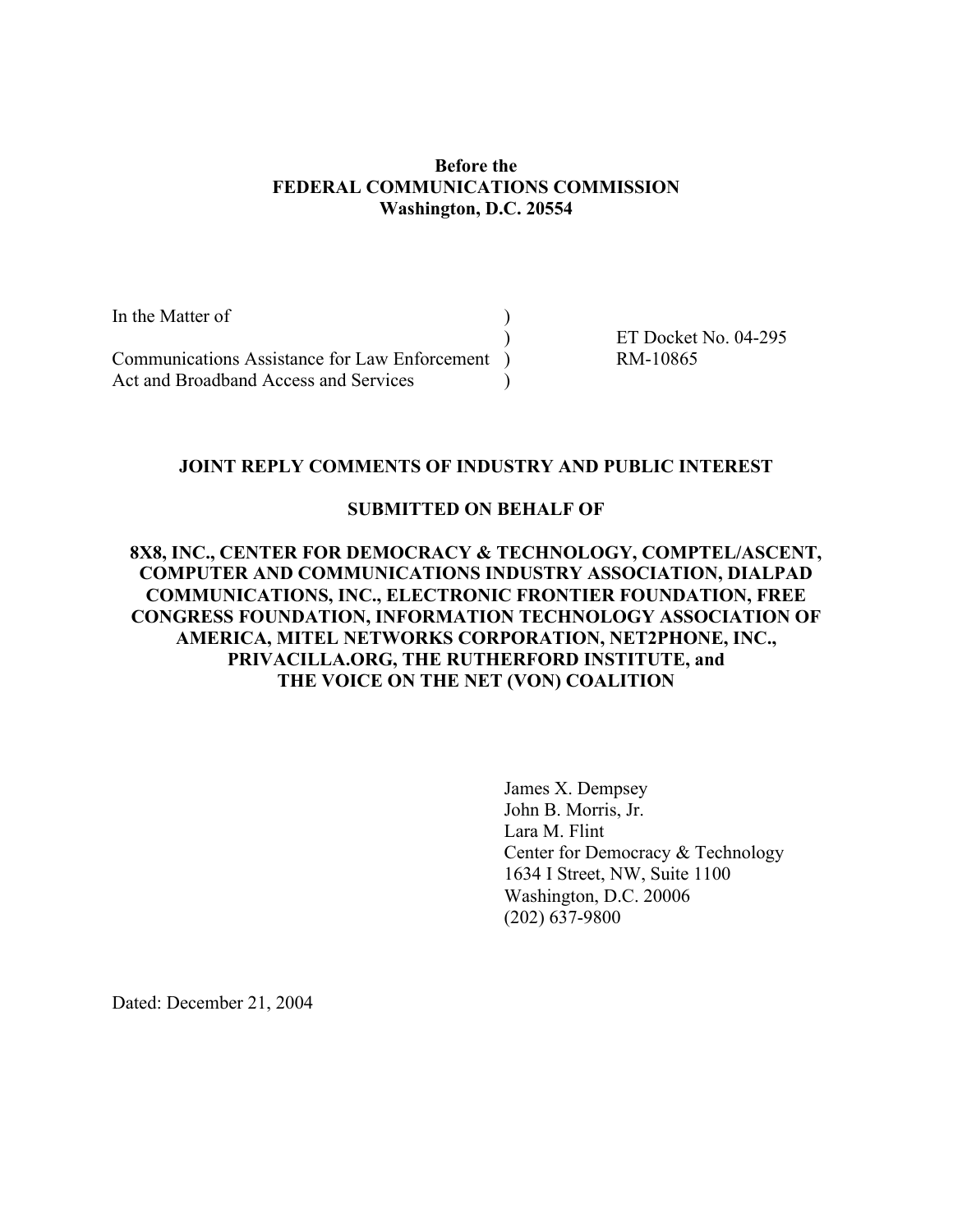| I.          | LAW ENFORCEMENT'S COMMENTS IN THIS RULEMAKING,<br>LIKE THEIR JOINT PETITION, DO NOT PROVIDE THE<br>FACTUAL FOUNDATION NECESSARY FOR THE NPRM'S                                                                                                                                                                                |
|-------------|-------------------------------------------------------------------------------------------------------------------------------------------------------------------------------------------------------------------------------------------------------------------------------------------------------------------------------|
| A.          | In More Than One Hundred Pages of Comments, DOJ/FBI Provide No<br>Evidence that a Problem Exists that Extending CALEA Would Solve.  3                                                                                                                                                                                         |
| <b>B.</b>   | The Facts Presented by Law Enforcement Demonstrate that an Extension<br>of CALEA Is Not Needed Because Law Enforcement Can Already                                                                                                                                                                                            |
| $C_{\cdot}$ | Vague Descriptions of Problems Submitted in Reply Comments Cannot                                                                                                                                                                                                                                                             |
| II.         | LAW ENFORCEMENT'S FAILURE TO IDENTIFY THE CALL<br><b>SETUP INFORMATION THAT WILL BE DEMANDED OF</b><br><b>INTERNET APPLICATION OR SERVICE PROVIDERS MAKES</b><br><b>CLEAR THAT THE COMMISSION LACKS CRITICAL</b><br><b>INFORMATION NECESSARY TO EVALUATE WHETHER</b><br><b>EXTENDING CALEA IS IN THE "PUBLIC INTEREST"  8</b> |
| Ш.          | DOJ/FBI MAKES IT CLEAR THAT, IF THE COMMISSION RULES<br>IN THEIR FAVOR ON THE QUESTION OF COVERAGE, THEY<br>WILL EXERCISE DESIGN CONTROL AT THE PRODUCT OR<br>SERVICE CONCEPT STAGE AND EXTEND CALEA BROADLY,<br><b>REGARDLESS OF THE COMMISSION'S EFFORTS TO LIMIT</b>                                                       |
| A.          | In Their Comments, Law Enforcement Makes Clear Their View that the<br>Reach of CALEA is Far Broader Than That Suggested in the NPRM 12                                                                                                                                                                                        |
| <b>B.</b>   | CALEA as Understood by the Department of Justice Would Effectively<br>Require Pre-Deployment Review and Approval of New Technology By                                                                                                                                                                                         |
| IV.         | THE UNBOUNDED, DISCRETION-BASED VIEW OF DOJ/FBI AS<br>TO HOW THEY WILL APPLY CALEA WILL HEIGHTEN THE<br><b>HARM TO INNOVATION AND THE INCENTIVE OF</b><br><b>INNOVATORS TO MOVE OUTSIDE OF THE UNITED STATES 15</b>                                                                                                           |
| V.          | <b>LAW ENFORCEMENT'S FAILURE TO DISCLOSE ITS CALEA</b><br>REQUIREMENTS MAKES ANY SHORT COMPLIANCE                                                                                                                                                                                                                             |

# TABLE OF CONTENTS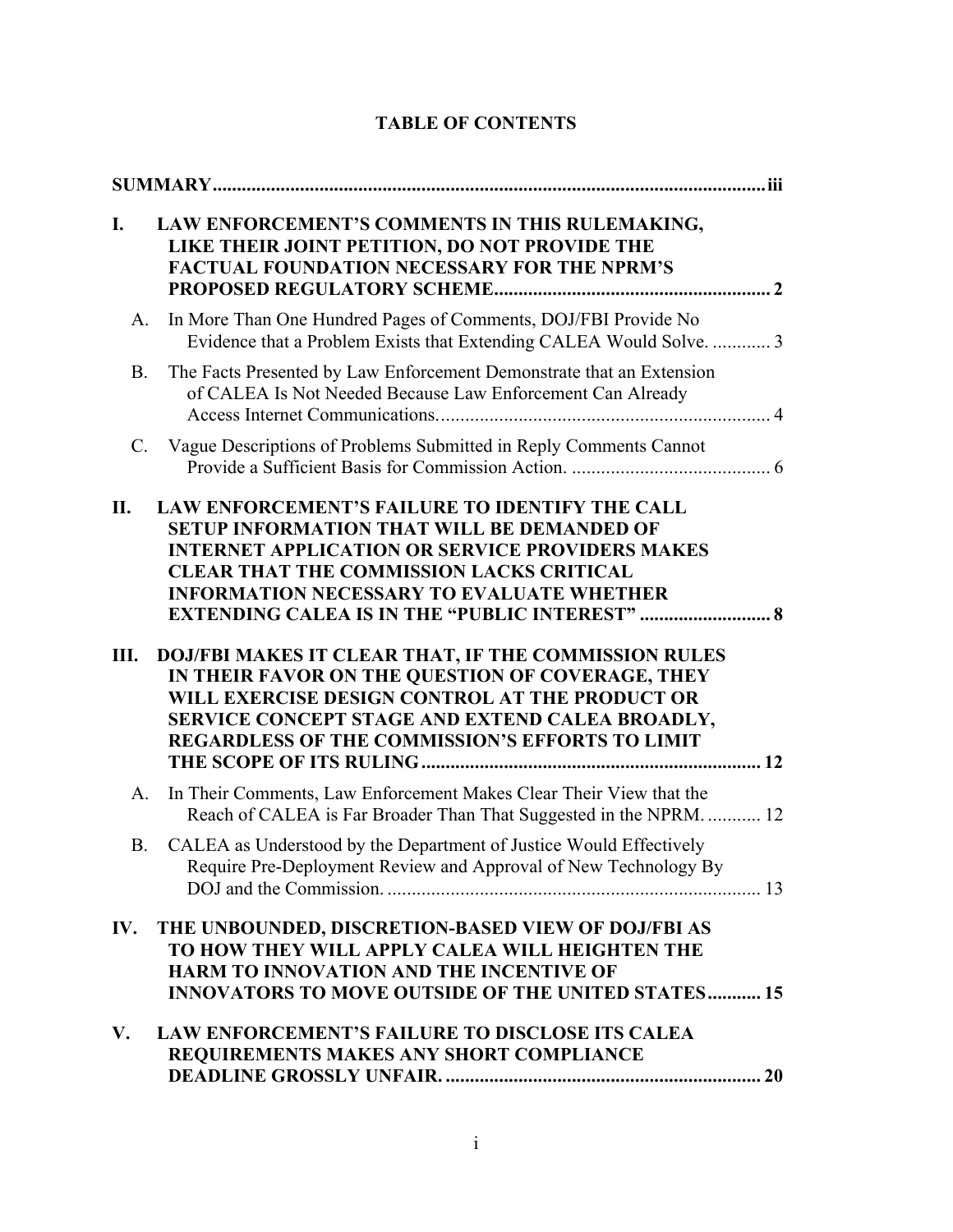| VI.       | <b>SECTION 229 OF THE COMMUNICATIONS ACT DOES NOT</b><br><b>EMPOWER THE COMMISSION TO IGNORE THE</b><br><b>ENFORCEMENT MECHANISM SET UP BY CONGRESS IN</b> | 21 |
|-----------|------------------------------------------------------------------------------------------------------------------------------------------------------------|----|
|           | VII. THE DEFINITIONS OF CALEA CANNOT BE STRETCHED TO<br><b>INCLUDE BROADBAND INTERNET ACCESS OR VOIP</b>                                                   | 23 |
|           | A. DOJ/FBI's Interpretation of "Switching" Is Incorrect, For It Would Sweep                                                                                |    |
| <b>B.</b> | The NPRM Ignores the Word "Replacement" in the "Substantial"                                                                                               | 24 |
|           |                                                                                                                                                            | 25 |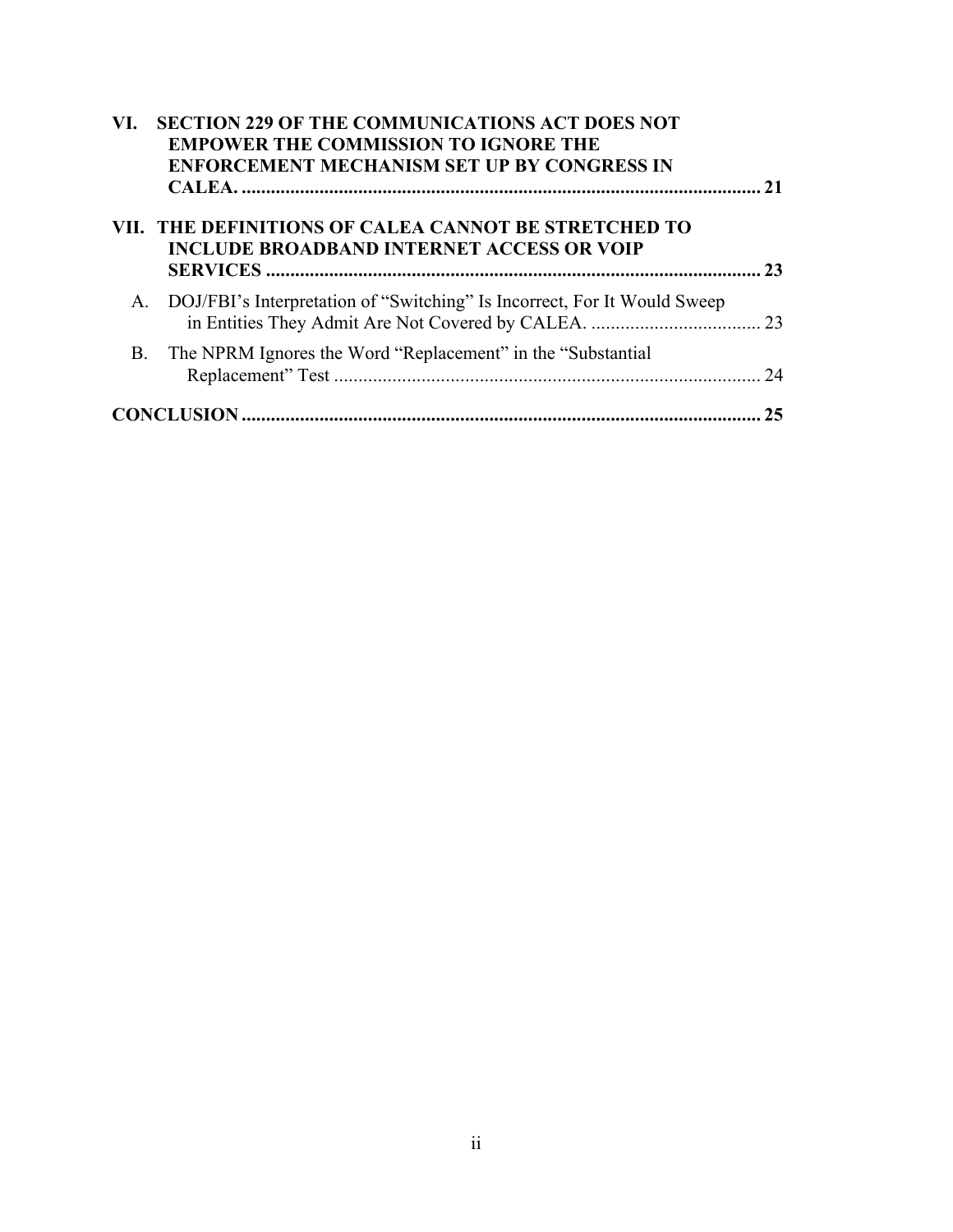#### **SUMMARY**

In 100 pages of comments, the DOJ/FBI fail to identify any rational basis meriting extension of CALEA to the Internet. Nor do they identify a single significant problem that would be solved by doing so. The DOJ/FBI comments, like their 72-page petition and the 50 pages of DOJ/FBI comments filed in response to the noticing of the petition, fail to identify what the problem is that the NPRM is attempting to solve. In the absence of evidence of any problem, it is impossible for the Commission to act. The record in this proceeding ties the Commission's hands, providing no basis upon which the Commission can rationally identify a problem or decide how it should be fixed or who should be responsible for fixing it.

Beyond failing to identify the problem, the DOJ/FBI comments include a series of extraordinary statements, the combined force of which is to show how inappropriate it is for the Commission to extend CALEA on the record before it. For example:

- (1) The DOJ/FBI say that it is too "ambitious" to answer the fundamental threshold questions posed by the Commission, questions like "what do the basic requirements of CALEA mean in the packet context?"
- (2) The DOJ/FBI decline to specify which service providers will be responsible for producing what types of information, seeking instead to exercise that authority in unreviewable closed-door negotiations with individual companies, most of which are under pressure to move products to market.
- (3) While failing to provide the Commission and affected parties with the facts necessary to resolve some of the core issues at hand, DOJ/FBI at the same time argue that any limitation on their authority can be resolved only later, after a factual inquiry.

iii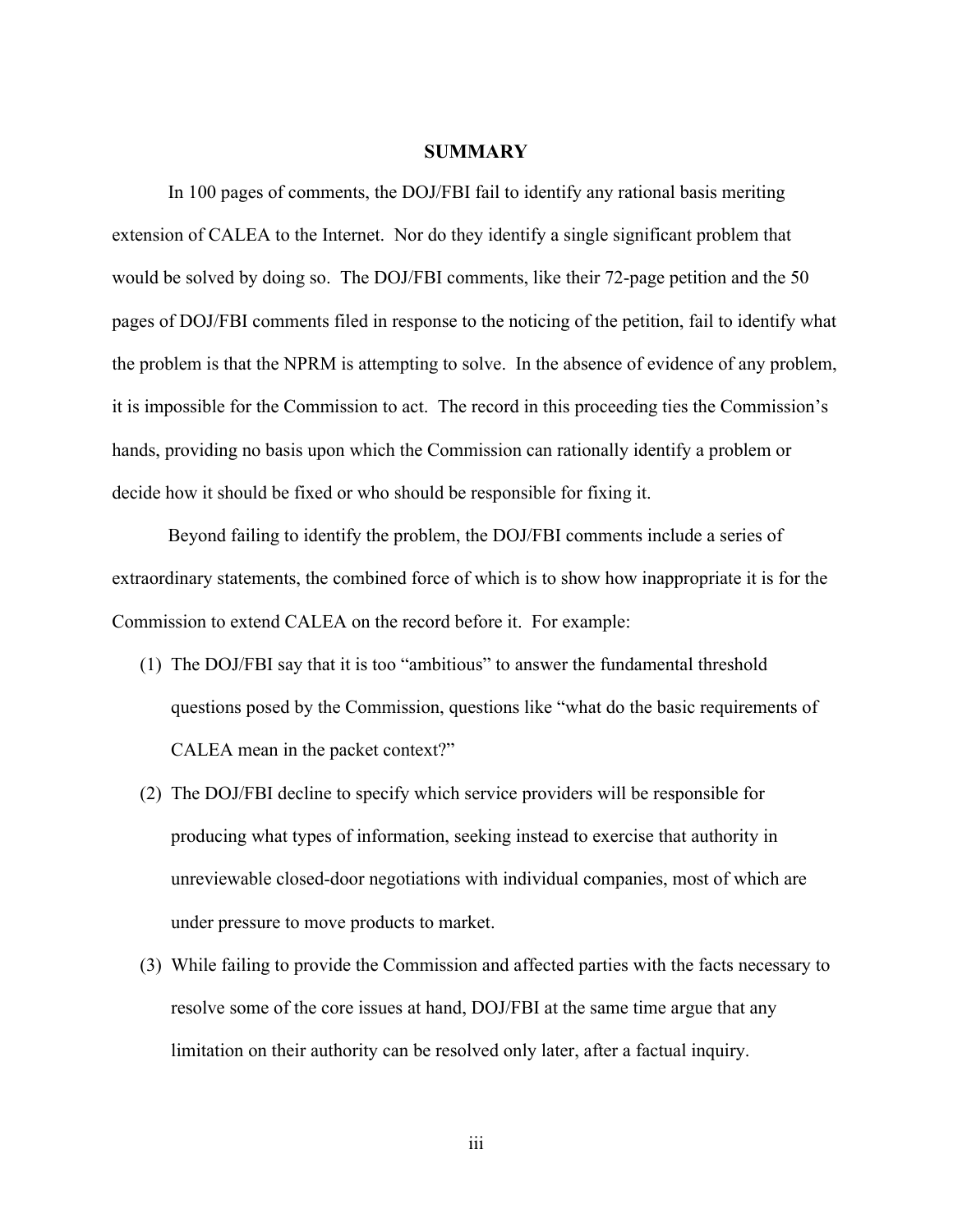- (4) The DOJ/FBI make it clear that, if CALEA is generically extended to VoIP (for which there is no statutory authority), they will conduct their own pre-approval process, whether the Commission authorizes it or not.
- (5) DOJ/FBI propound a "blank slate" test of "reasonably available" that would effectively require innovators, as soon as an idea occurs to them, to consult with the FBI.
- (6) The DOJ/FBI interpret the Commission's attempt at line-drawing the line between managed VoIP and unmanaged VoIP – as no line at all, but rather as another ground for including information services within CALEA.

The record before the Commission – in light of the positions taken by the Department of Justice – cannot support the rules proposed in the NPRM. In these circumstances, the Commission has no choice but to step back and conduct a Notice of Inquiry proceeding, identify specific problems, and then craft solutions that respond to actual problems rather than vague assertions of need.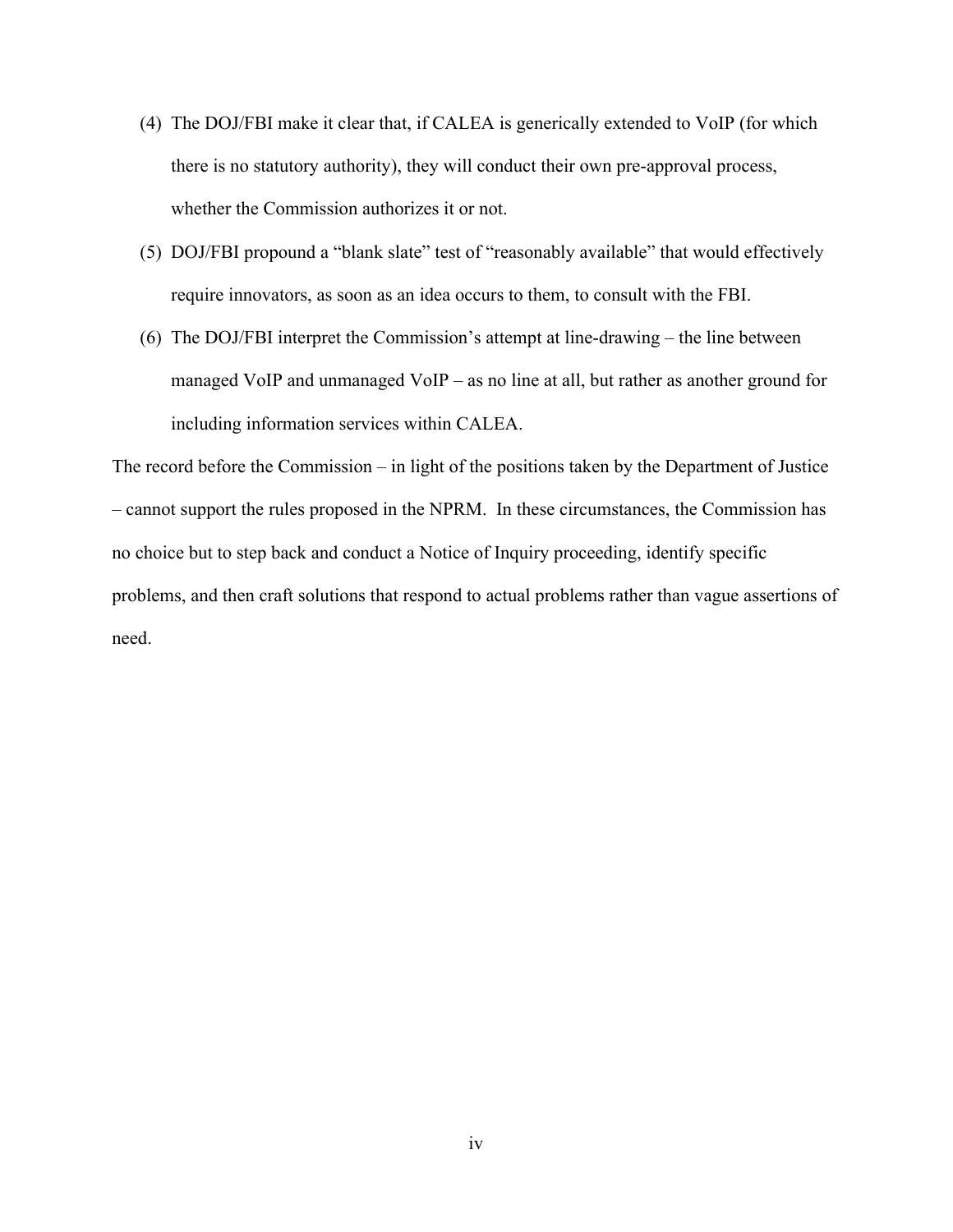#### Before the FEDERAL COMMUNICATIONS COMMISSION Washington, D.C. 20554

In the Matter of ) ET Docket No. 04-295 Communications Assistance for Law Enforcement ) RM-10865 Act and Broadband Access and Services

#### JOINT REPLY COMMENTS OF INDUSTRY AND PUBLIC INTEREST

#### SUBMITTED ON BEHALF OF

### 8X8, INC., CENTER FOR DEMOCRACY & TECHNOLOGY, COMPTEL/ASCENT, COMPUTER AND COMMUNICATIONS INDUSTRY ASSOCIATION, DIALPAD COMMUNICATIONS, INC., ELECTRONIC FRONTIER FOUNDATION, FREE CONGRESS FOUNDATION, INFORMATION TECHNOLOGY ASSOCIATION OF AMERICA, MITEL NETWORKS CORPORATION, NET2PHONE, INC., PRIVACILLA.ORG, THE RUTHERFORD INSTITUTE, and THE VOICE ON THE NET (VON) COALITION

8x8, Inc., Center for Democracy & Technology, CompTel/ASCENT, Computer and Communications Industry Association, Dialpad Communications, Inc., Electronic Frontier Foundation, Free Congress Foundation, Information Technology Association of America, Mitel Networks Corporation, Net2Phone, Inc., Privacilla.Org, The Rutherford Institute, and The Voice on the Net (VON) Coalition respectfully submit these reply comments on the Notice of Proposed Rulemaking and Declaratory Ruling ("NPRM"), as released August 9, 2004.

A broad group of industry and public interest groups submitted detailed initial comments raising a host of significant problems with the NPRM and its extension of CALEA to the Internet and to Internet applications.<sup>1</sup> Numerous other commenters raised similar or other major

<sup>&</sup>lt;sup>1</sup> See Joint Comments of Industry and Public Interest, filed Nov. 8, 2004 (ET Docket No. 04-295) [hereafter "Industry & Public Interest Joint Comments"].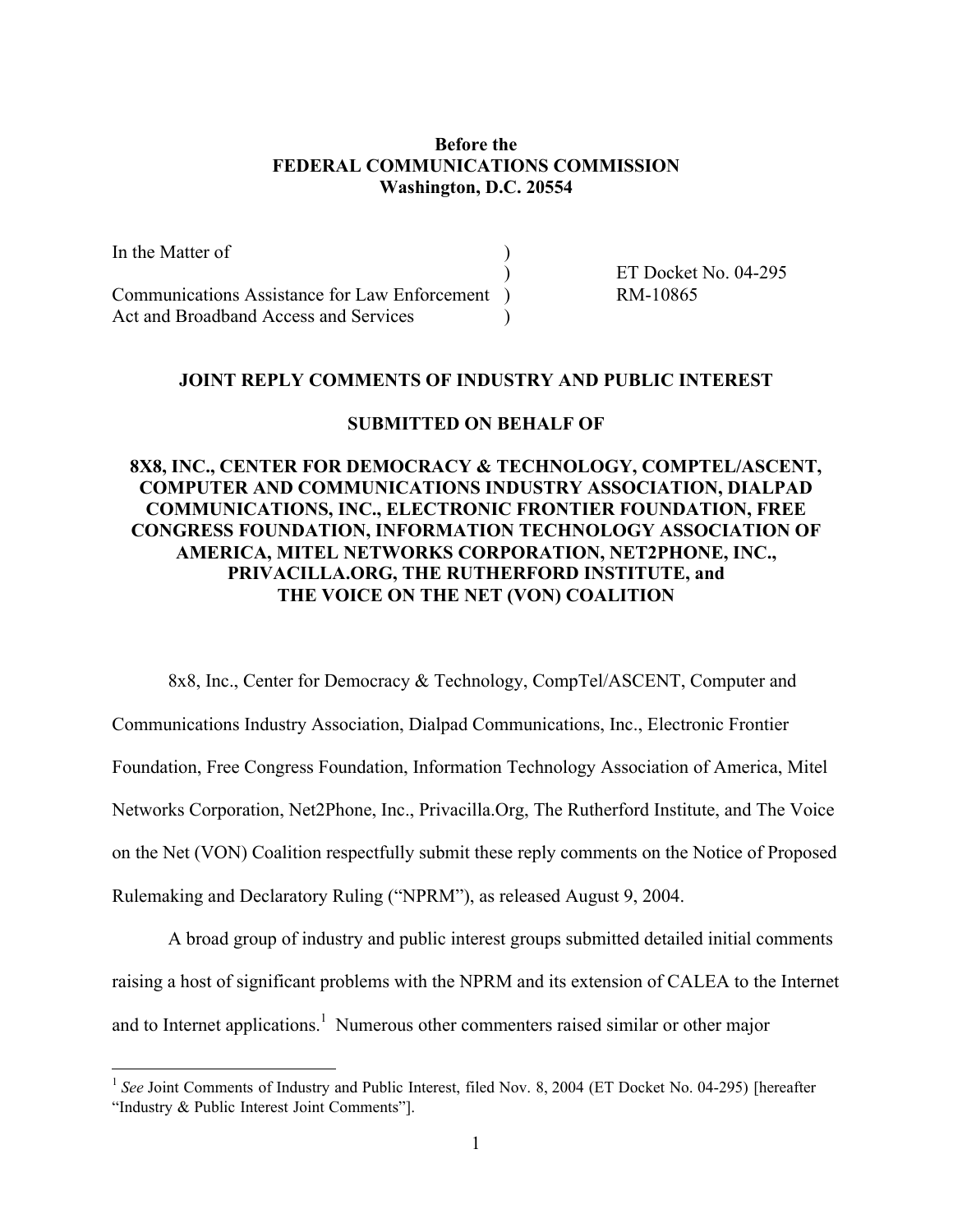problems with the NPRM. $<sup>2</sup>$  The number and breadth of the serious objections raised about the</sup> NPRM should give the Commission pause about continuing to a final rulemaking at this stage of the proceedings. The undersigned commenters submit the following additional concerns, primarily in response to the arguments advanced by the Department of Justice and the FBI in their November 8, 2004 comments.<sup>3</sup>

# I. LAW ENFORCEMENT'S COMMENTS IN THIS RULEMAKING, LIKE THEIR JOINT PETITION, DO NOT PROVIDE THE FACTUAL FOUNDATION NECESSARY FOR THE NPRM'S PROPOSED REGULATORY SCHEME

As numerous commenters have repeatedly said, law enforcement has failed to present concrete evidence of a problem justifying extension of CALEA to the Internet. The DOJ/FBI comments and their predecessor filings have likewise failed to identify any solution that CALEA can be expected to yield that would address any actual problems faced by law enforcement. And

A handful of submitted comments supported the Commission's approach in the NPRM, and an additional group of comments did not squarely take a position on the extension of CALEA to the Internet.

 $\frac{1}{2}$  $2$  Those commenters include:

AMA TechTel Communications, LLC American Civil Liberties Union BellSouth Corporation Cingular Wireless LLC Cellular Telecommunications and Internet Association Earthlink, Inc. EDUCAUSE Coalition Electronic Frontier Foundation Global Crossing North America, Inc. GVNW Consulting, Inc. Level 3 Communications, LLC MaineStreet Communications, Inc. Motorola, Inc. Nextel Communications, Inc. SBC Communications T-Mobile USA, Inc. TCA, Inc. United States Internet Service Provider Association Yahoo! Inc.

<sup>&</sup>lt;sup>3</sup> Comments of the United States Department of Justice (filed Nov. 8, 2004) [hereafter "DOJ Comments"].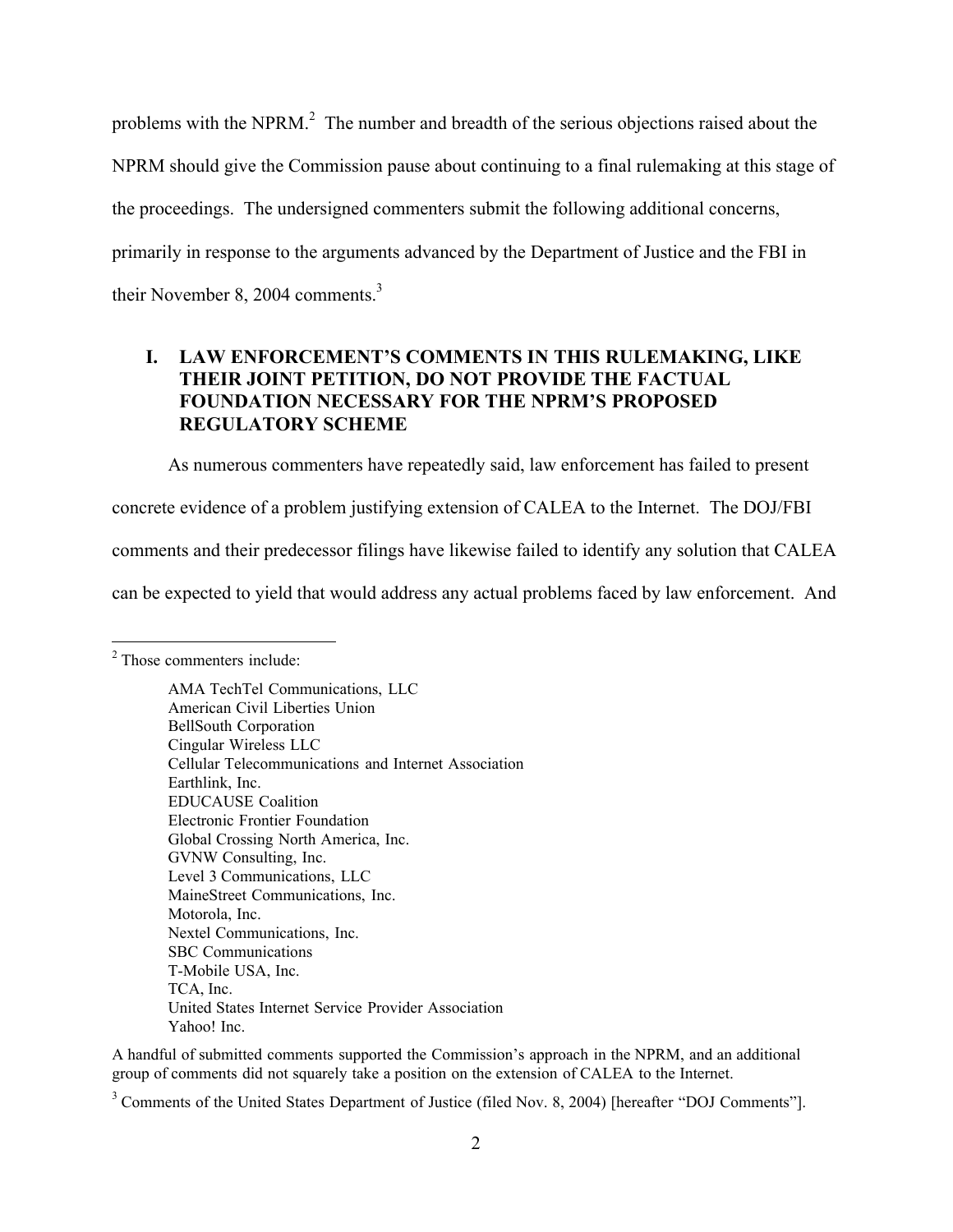finally, law enforcement fails to specify which entities would be responsible for solving which problems, while at the same time introducing tremendous uncertainty by stating that not every covered entity would face the same obligations.

On this record, the Commission cannot make a public interest determination concluding that CALEA must be extended to the Internet. In particular, the Commission cannot, as implored by the DOJ/FBI, make a coverage determination without making a capability determination. To do so would be to delegate to law enforcement agencies the same degree of control over technology that they sought in their initial digital telephony proposal over 10 years ago, which Congress rejected.

# A. In More Than One Hundred Pages of Comments, DOJ/FBI Provide No Evidence that a Problem Exists that Extending CALEA Would Solve.

The Department of Justice has had four distinct opportunities to provide to the Commission evidence that law enforcement agencies have encountered *any* problem in intercepting Internet communications that justifies extension of CALEA. In their initial petition to the Commission, in two rounds of comments on the petition, and most recently in more than one hundred pages of initial comments on the NPRM, the Department of Justice and the FBI provide absolutely *no* evidence that they are unable to intercept Internet communications.

The Commission is obligated to undertake "reasoned decisionmaking" based on a sufficient factual record.<sup>4</sup> Without concrete factual input from law enforcement (input that is subject to review and comment by the public), the Commission lacks the foundation for rational decisionmaking and will be unable to justify any decision to extend CALEA to the Internet. This is not a situation where the Commission's inherent experience with telecommunications can

 <sup>4</sup> *See Motor Vehicle Manufacturers Ass'n v. State Farm Mutual Auto. Ins. Co.,* 463 U.S. 29, 43 (1983).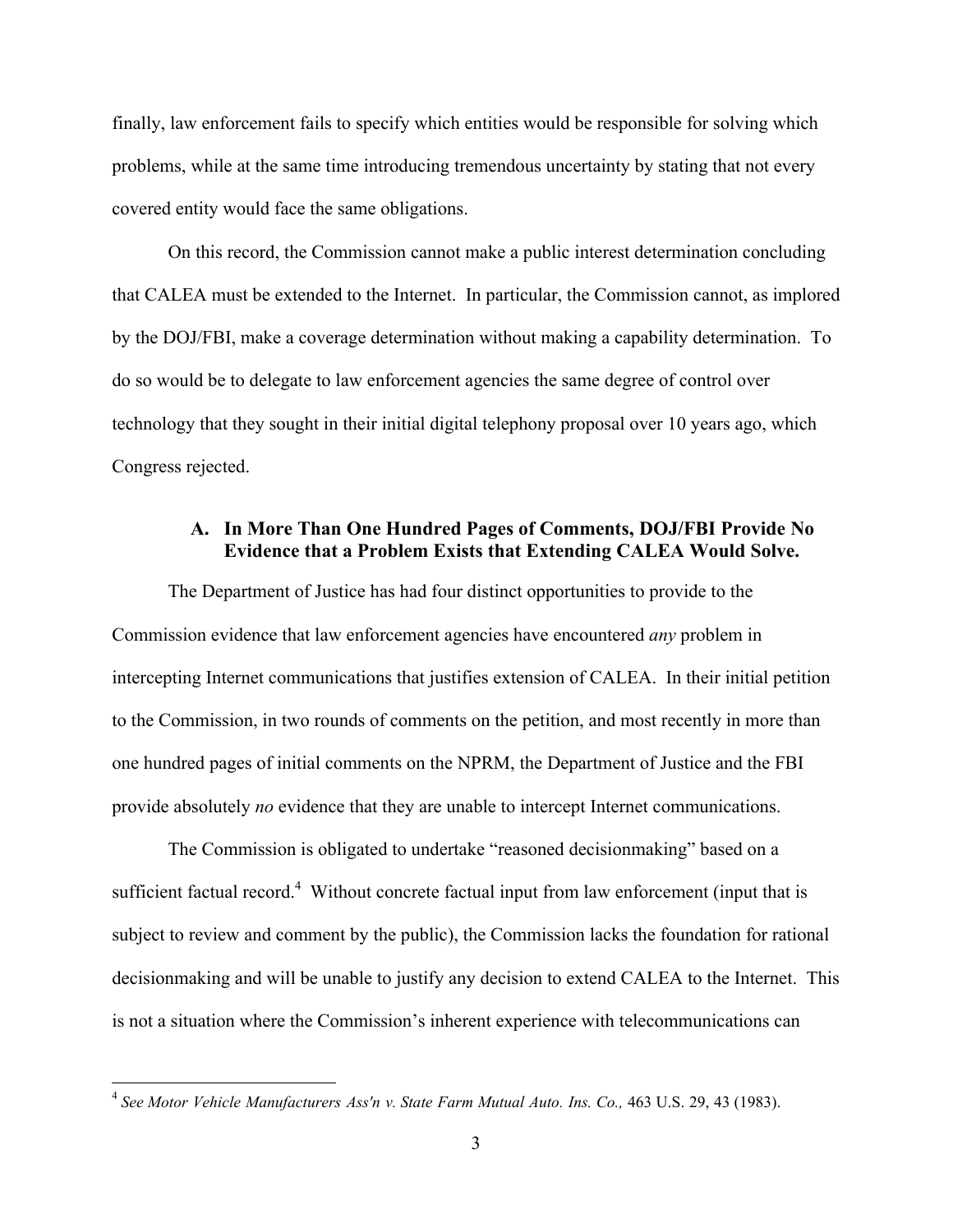provide the factual justification for the regulatory scheme created by the NPRM. Nor is this something that can be dealt with in *ex parte* submissions. Without factual input from law enforcement on the public record, so that the public and service providers can respond to it (and provide explanations for any problems cited), the Commission cannot extend CALEA to the Internet.

The Commission should not be persuaded by claims that CALEA problems cannot be publicly discussed. Congress managed to have a full dialogue about interception problems on the record when it adopted CALEA for the PSTN ten years ago. Second, if it were true that describing problems would provide tech savvy criminals with a roadmap for evading surveillance, the DOJ/FBI would already have done so in discussing the non-applicability of CALEA to e-mail or P2P voice services. There is no reason, on this record or elsewhere, to conclude that the debate concerning CALEA compliance cannot and should not be open and robust.

### B. The Facts Presented by Law Enforcement Demonstrate that an Extension of CALEA Is Not Needed Because Law Enforcement Can Already Access Internet Communications.

The record is devoid of facts to establish that CALEA must be extended to the Internet. In fact the *only* significant facts presented by law enforcement establish precisely the opposite: that extending CALEA to the Internet is not needed to address any problems encountered by law enforcement. The facts presented by the New York Attorney General's office are so striking that they bear repeating. According to the November 8, 2004, affidavit of J. Christopher Prather:

> 16. The NY OAG has recently experienced the critical importance of the accessibility of VOIP technology to law enforcement's interceptions. Earlier this year, the NY OCTF executed a court-ordered wiretap on a Verizon wireline phone that was being used in furtherance of narcotics related crimes. Just a day or two after the interception was implemented, the target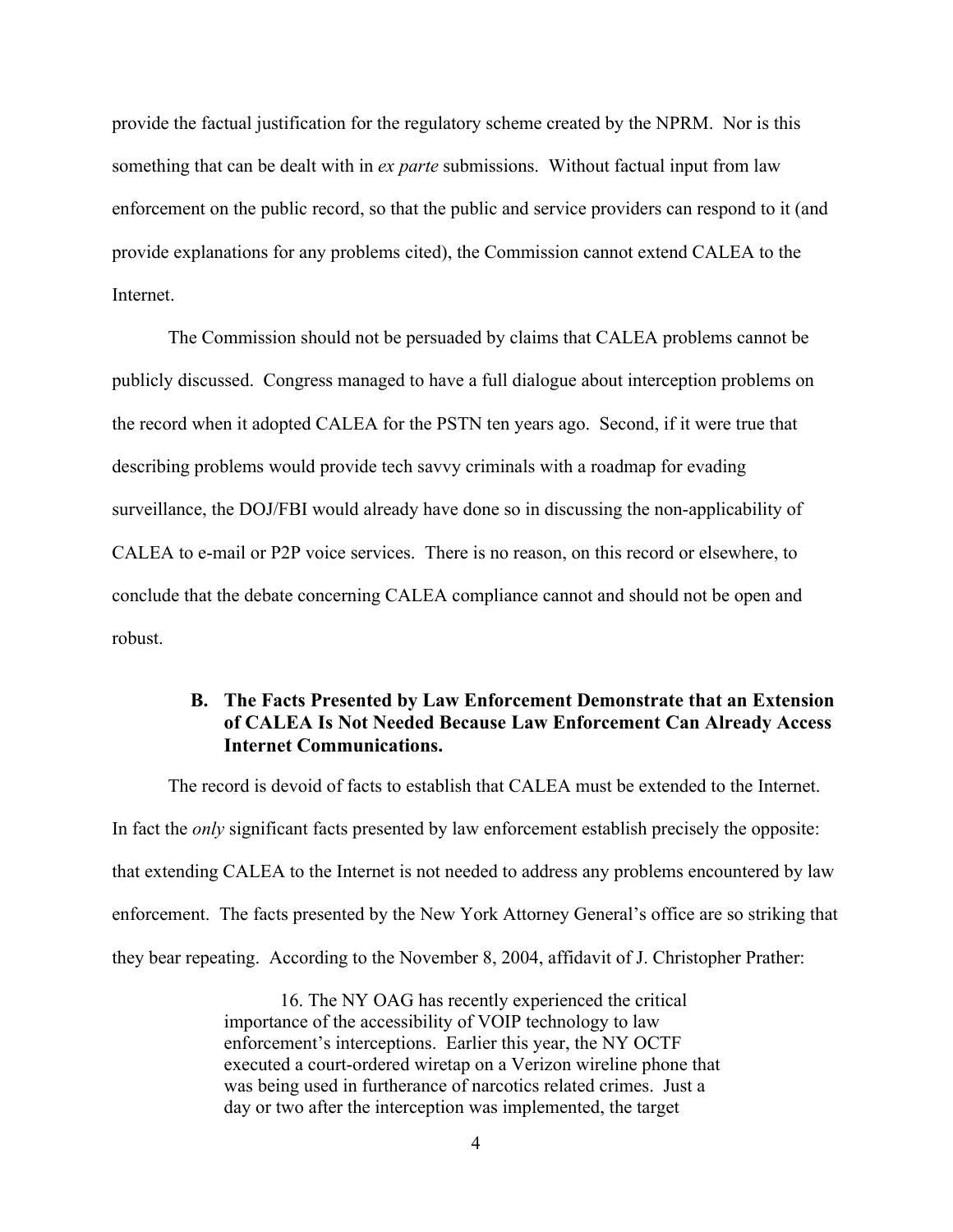switched service providers, choosing a VOIP service provided by Time Warner Cable and retaining the same phone number. *Time Warner Cable cooperated* with the New York State police in facilitating the implementation of the court-ordered interception and *the wiretap was put into effect*. As a result of this wiretap, the OCTF wound up seizing four kilos of cocaine, an extraordinary amount for Central New York, and arrested eight individuals.<sup>5</sup>

Thus, the *only* factual evidence of actual lawful interception of *Internet* communications

presented by law enforcement indicates that:

- the Internet Service Provider cooperated *even in the absence of an extension of CALEA*, and
- the wiretap was successful *even in the absence of an extension of CALEA*.

There is no evidence in the record now before the Commission to rebut these two critical facts.

Cable companies, like other broadband access providers and VoIP service providers, are already subject to surveillance assistance requirements, under 18 U.S.C. § 2510 *et seq.* ("Title III" or "Wiretap Act"), <sup>6</sup> 18 U.S.C. § 3121 et seq. (Electronic Communications Privacy Act "ECPA"), $^7$  and strengthened by the USA Patriot Act of 2001.<sup>8</sup> Congress adopted CALEA because law enforcement showed, and the telephone industry agreed, that technological changes were eliminating the features inherent in the PSTN that had made interception relatively easy. Congress adopted CALEA because, in the PSTN, the assistance requirements of Section 2518(4) were no longer sufficient – telecommunications carriers could no longer promptly satisfy law

 <sup>5</sup>  $5$  Prather Affidavit ¶ 16 (emphasis added), Comments of Eliot Spitzer, Attorney General of the State of New York (filed Nov. 8, 2004) [hereafter "New York AG Comments"].

<sup>&</sup>lt;sup>6</sup> Title III was designed to protect the privacy of wire and oral communications while providing and specifying circumstances and conditions under which the interception of the content of wire and oral communications may be authorized.

 $7$  ECPA updated Title III and clarified privacy protections to account for new computer and telecommunications technologies and the collection of electronic call-identifying information (*e.g.*, pen registers on outgoing calls and trap and trace devices on incoming calls).

 $8$  USA Patriot Act expanded language to include "routing" and "addressing" information, and expanded the definition of "call processing" to include "the processing and transmitting of wire and electronic communications."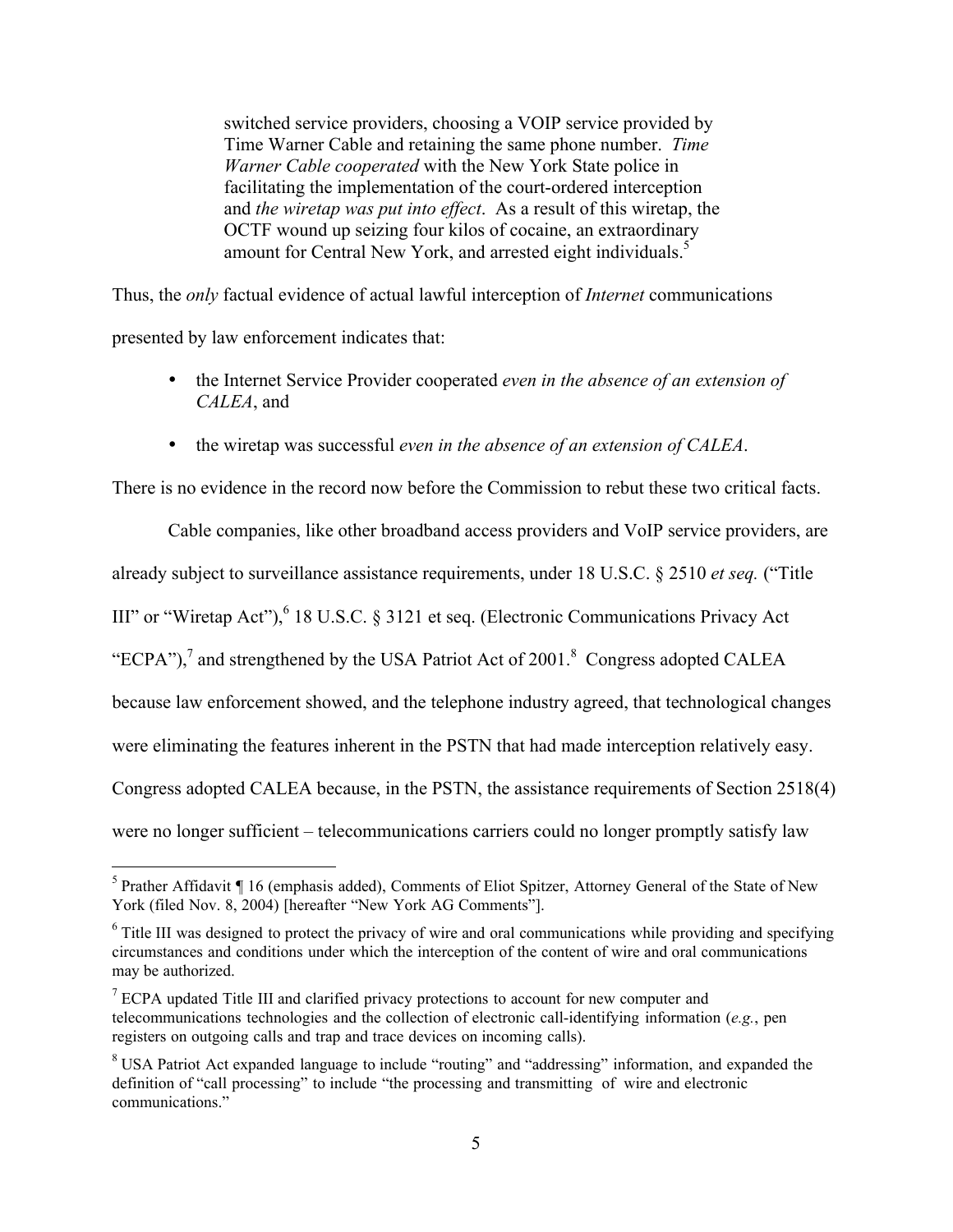enforcement requirements on digital switches and wireless switches (the latter due to a capacity limit, not a capability problem) – and therefore CALEA's design mandate was needed for the PSTN. In contrast to the situation in 1994, the record shows that the intercept assistance mandate of 18 U.S.C. § 2518(4) is sufficient for broadband Internet and VoIP.

Based on this record, the Commission cannot conclude that there is a factually based need to extend CALEA to the Internet. In the absence of evidence of need, it is impossible to conclude that there is a public interest in extending CALEA. Moreover, to the extent the Prather affidavit suggests that savvy criminals will seek technologies not covered by CALEA, the NPRM does *nothing* to address that problem because the NPRM acknowledges (as it must) that there are significant voice and other technologies that are not covered by even a strained reading of CALEA statutory language.

The Commission should step back from this precipice, conduct a Notice of Inquiry proceeding, identify specific problems, and then craft solutions.<sup>9</sup> That approach, and in particular the development of a robust record on matters of critical concern, would be best for law enforcement and national security, as well as for privacy, innovation, competition, and consumers.

### C. Vague Descriptions of Problems Submitted in Reply Comments Cannot Provide a Sufficient Basis for Commission Action.

If in their reply comments law enforcement submits evidence that some problems exist, there are still significant barriers that must be cleared before CALEA can be extended to the

<sup>-&</sup>lt;br>9 <sup>9</sup> Although it is certainly possible that law enforcement has encountered a problem in packet networks, law enforcement has refused to put any such problems in the record. In the absence of a description of what those problems might be, it is impossible to tell whether they are a matter of training, or lack of technical sophistication on the part of government agents, or the result of discrete design problems that can be solved with more cost-effective solutions than a wholesale extension of CALEA to broadband providers and VoIP applications.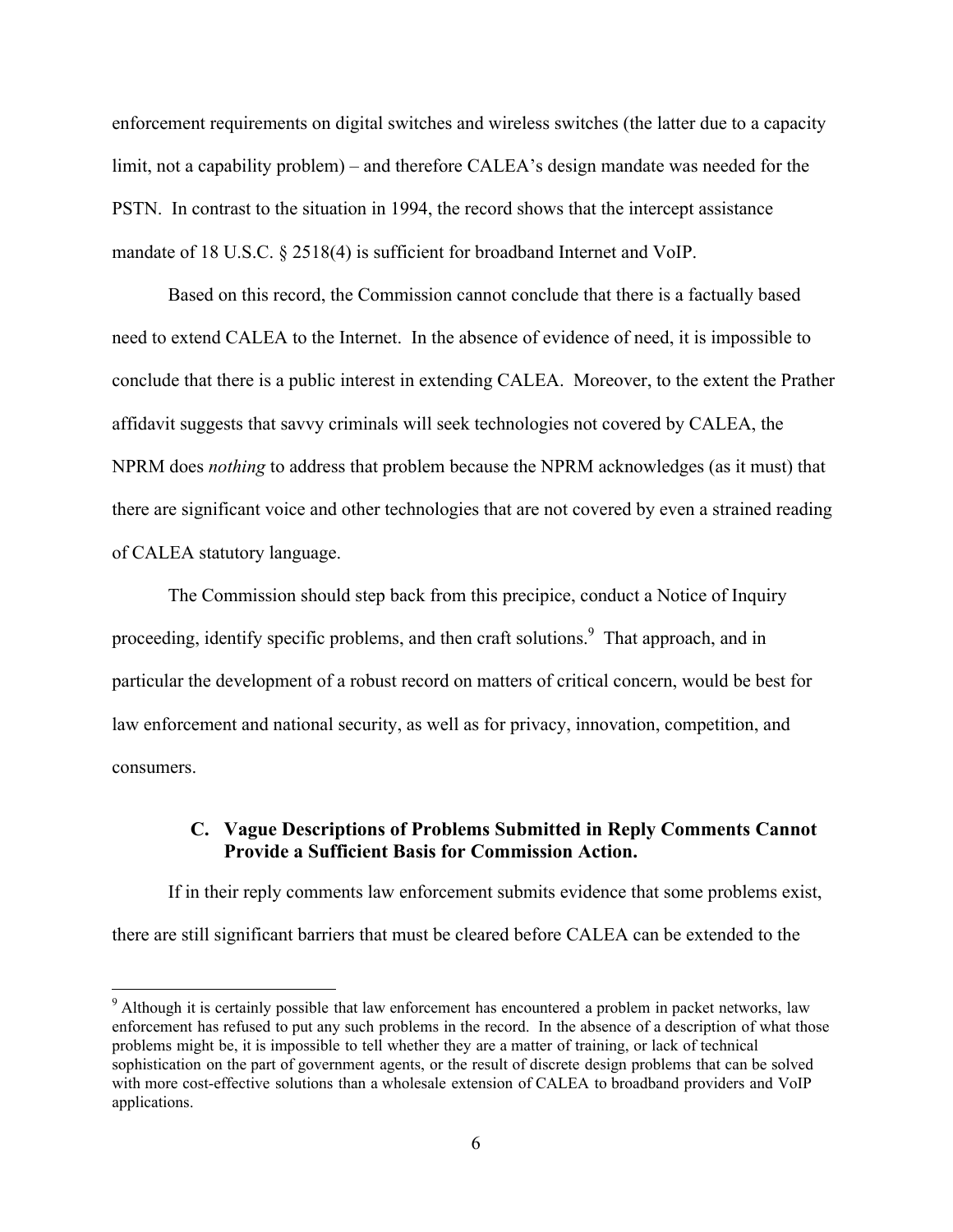Internet (including, most fundamentally, the statute's express exclusion of Internet services from coverage, even if those services are a substantial replacement). However, if new evidence is submitted, and if the Commission suspects that such evidence could serve as the basis for rational extension of CALEA to the Internet, the Commission must permit an additional full round of comments on any such new evidence. To do otherwise would allow an end run around the rulemaking process. Without further proceedings, it would be impossible for the Commission to determine whether the asserted problems were real, and whether the best way to solve them would be by extension of CALEA to the Internet.

Critically, any assertion of a problem must be concrete, and cannot be vague, qualified assertions that law enforcement has encountered problems, such as the Department of Justice offered in September to the Energy & Commerce Committee of the U.S. House of Representatives:

> There have been occasions where, because of technological gaps with respect to certain services, telecommunications carriers were unable to provide, or were unable to provide in useable form, the content of communications or related information as required by court orders<sup>10</sup>

Critically missing from this statement is any assertion that the problems relate to the *Internet*, or would be in any way be solved by the extension of CALEA to the Internet.

To the extent law enforcement attempts at this late date to come forward with facts demonstrating some need to extend CALEA to the Internet, the Commission must ensure that the factual assertions are sufficiently detailed to allow commenters to evaluate them. And critically, the facts must be relevant to the NPRM:

<sup>&</sup>lt;sup>10</sup> Testimony of Laura Parsky, Hearing before the Subcommittee on Telecommunications and the Internet of the Committee on Energy and Commerce, U.S. House of Representatives, Sept. 8, 2004, at 7 [hereafter "Energy & Commerce Hearing"].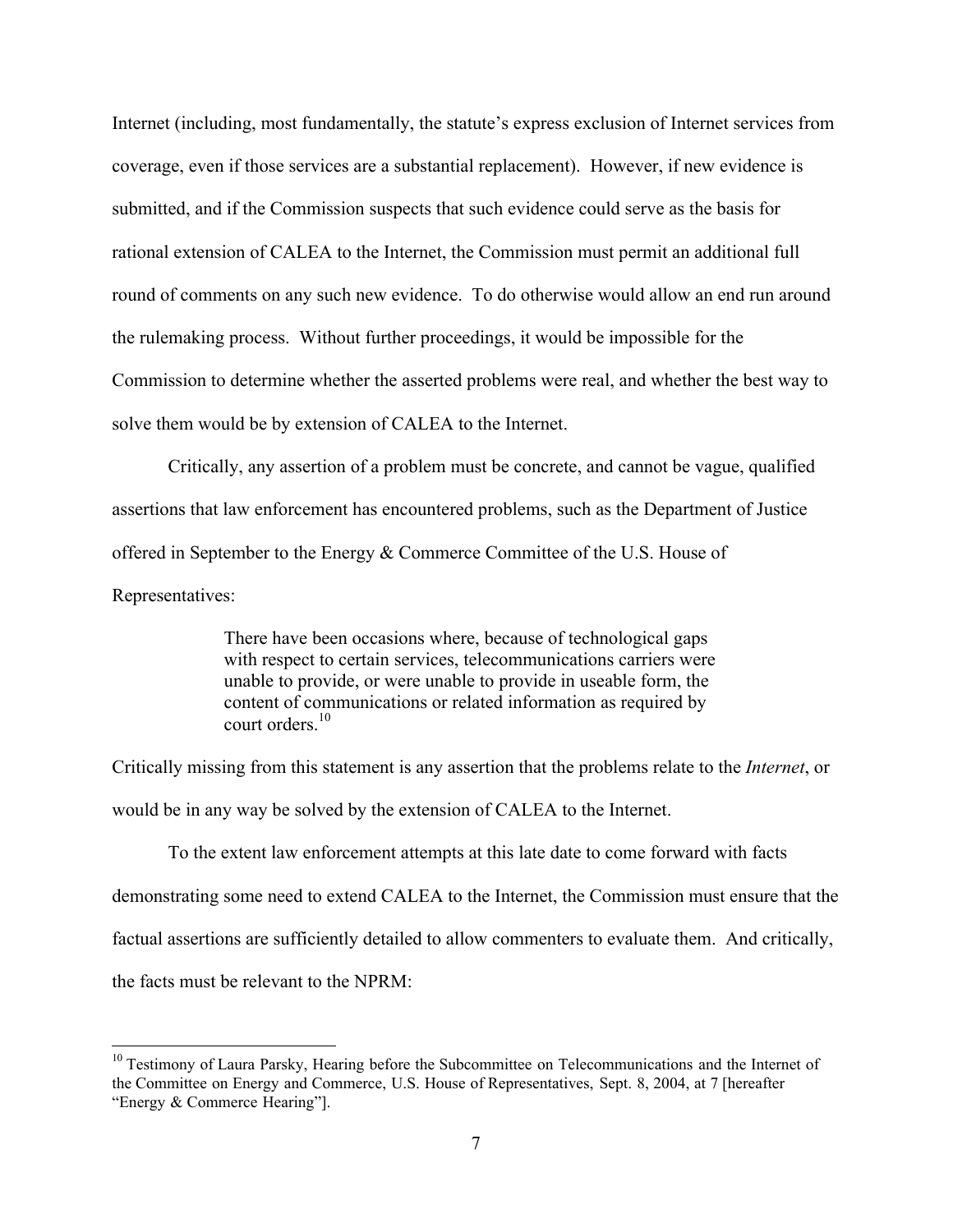- the facts must relate to the Internet, and specifically to an Internet access provider and/or "managed" VoIP provider;
- they must demonstrate a failure to obtain information ordered by a court to be produced by an Internet provider;
- the facts should include what efforts, if any, law enforcement undertook to enforce the court order; and
- the facts must demonstrate that extending CALEA to *all* broadband Internet providers and *all* managed VoIP providers is necessary to address the problems identified.

Without concrete facts establishing a need to extend CALEA to the Internet, the Commission cannot fulfill its obligation to conduct only "reasoned decisionmaking."

# II. LAW ENFORCEMENT'S FAILURE TO IDENTIFY THE CALL SETUP INFORMATION THAT WILL BE DEMANDED OF INTERNET APPLICATION OR SERVICE PROVIDERS MAKES CLEAR THAT THE COMMISSION LACKS CRITICAL INFORMATION NECESSARY TO EVALUATE WHETHER EXTENDING CALEA IS IN THE "PUBLIC INTEREST"

In its NPRM, the Commission specifically requested comment on one of the most critical

questions pertaining to the extension of CALEA to the Internet and VoIP services: what does the term "call-identifying information" mean in the Internet context. NPRM ¶¶ 66-67. In their comments, however, the DOJ/FBI declined to respond to this absolutely vital, threshold question, stating only that they prefer to use the CALEA deficiency petition process to discuss the meaning of "call-identifying information."<sup>11</sup>

Moreover, it appears that as recently as September 8, 2004, the FBI had *not yet decided* what it intends to demand in the way of call-identifying information. When pressed by Congressman Cox on what would be involved with call-identifying information, Deputy Assistant Director of the FBI Marcus Thomas stated:

 <sup>11</sup> DOJ Comments, at 42.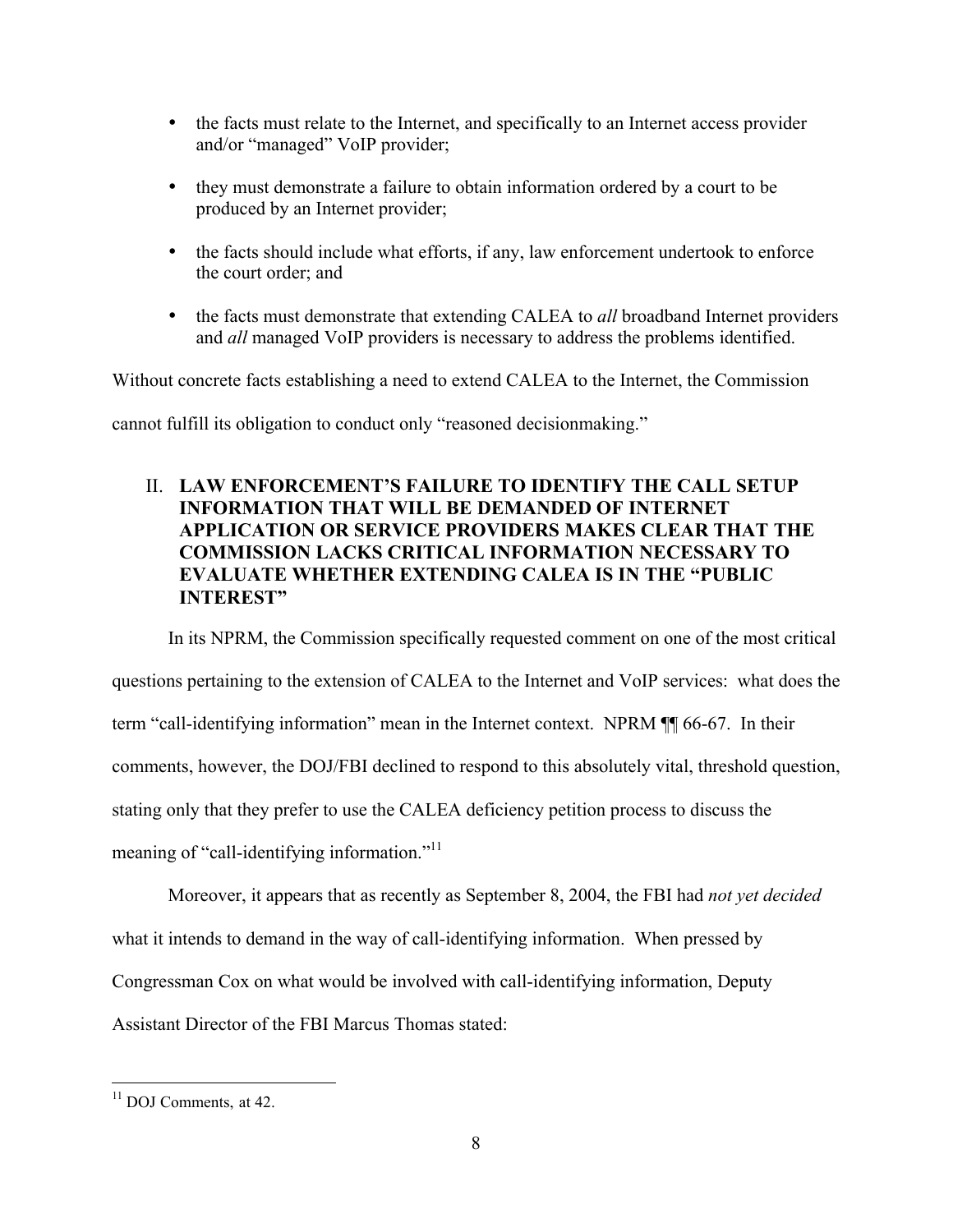With regard to the call identifying information, which is really what you more seem to be pointing at . . ., I do not think that is an issue that has actually matured yet. I do not think anyone has a complete vision of how that will be carried out.<sup>12</sup>

As the Commission is well aware, the first ten years of CALEA's application to the telephone system was marked by repeated disputes and litigation centered around a single primary topic: the meaning of call-identifying information. A great deal of the technological and financial burden imposed by CALEA's application to the telephone system were incurred because of the FBI's "punch list" demands on call-identifying information – demands that went beyond what was available with traditional analog PSTN wiretapping.

That controversy over the definition of call-identifying information in the PSTN was guided by Congressional testimony from the FBI Director<sup>13</sup> and by other legislative history describing what was meant by call-identifying information in the PSTN. Here, in contrast, the testimony of the FBI is that it does not yet know what constitutes call-identifying information for the Internet. Moreover, unlike the application of CALEA to the PSTN, where Congress made the public interest determination that CALEA should extend to the PSTN, here it is the

Joint Hearings Before the Subcommittee on Technology and the Law of the Senate Judiciary Committee and the Subcommittee on Civil and Constitutional Rights of the House Judiciary Committee, Mar. 18 and Aug. 11, 1994 (S. Hrg. 103-1022), at 33, 50, available in part at http://www.eff.org/Privacy/Surveillance/CALEA/freeh 031894 hearing.testimony. In their report on the legislation, the House and Senate Judiciary Committees explained that, for voice communications, call-identifying information is "typically the electronic pulses, audio tones, or signalling messages that identify the numbers dialed or otherwise transmitted for the purpose of routing calls through the telecommunications carrier's network." House Report 103-827, "Telecommunications Carrier Assistance to the Government," Oct. 4, 1994, at 21, available at

<sup>&</sup>lt;sup>12</sup> Testimony of Marcus Thomas, Energy & Commerce Hearing, at 55.

<sup>&</sup>lt;sup>13</sup> FBI Director Freeh testified:

This information relates to dialing type information – information generated by a caller which identifies the origin, duration, and destination of a wire or electronic communication, the telephone number or similar communication address. . . . What I want with respect to pen registers is the dialing information: telephone numbers which are being called, which I have now under pen register authority.

http://www.askcalea.net/docs/hr103827.pdf; id. at 16 (call-identifying information is "information identifying the originating and destination numbers of targeted communications").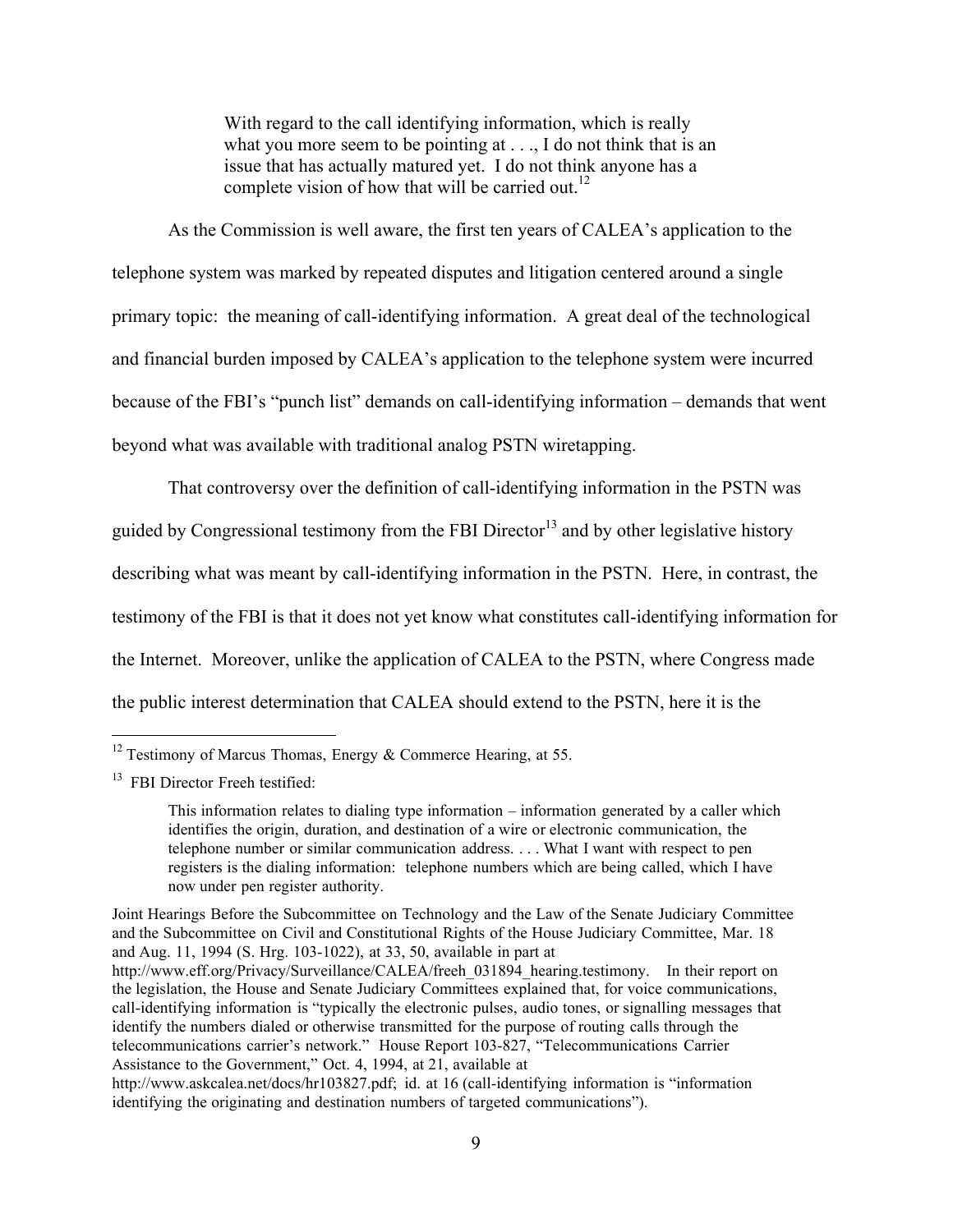Commission that must make a public interest determination before it decides to extend CALEA to the Internet (assuming the "substantial replacement" test can be used to sweep in information services, which it cannot).

If the Commission relies on the substantial replacement provision (and its required public interest test), the Commission cannot – as the Department of Justice prefers – wait until deficiency proceedings to consider the likely scope of required call identifying. Instead, the Commission must understand what burdens will be imposed by the NPRM *before* it finalizes the proposed rules. Yet the Commission lacks *any* information on what will almost certainly be the most problematic and costly of the FBI's demands on the Internet and VoIP communications – the FBI's requirements for call identifying information. Until DOJ and the FBI have decided what call-identifying obligations CALEA they will seek to impose on Internet and VoIP providers, it is impossible for the Commission to evaluate the burdens on Internet communications that will be caused by extending CALEA to the Internet. Without this information, the Commission cannot fulfill its obligation to determine whether imposing the burdens of CALEA on the Internet is in the "public interest."

In contrast, when it comes to an issue that may limit their discretion, law enforcement is quick to claim that a fact-finding inquiry is necessary. For example, the DOJ/FBI urge the Commission not to resolve CALEA standards issues without a "ripe set of facts." DOJ Comments, at 42. The question of what call-identifying information is reasonably available is "an issue of fact that can only be resolved in the context of a particular communication service." *Id.* at 44. Similarly, with respect to extension petitions, DOJ/FBI state:

[W]hen evaluating section 109(b) petitions, the Commission should require that a carrier specify which of the specific section 103 capability requirements that carrier alleges it cannot satisfy, and the carrier should be required to produce evidence supporting its allegation for each requirement.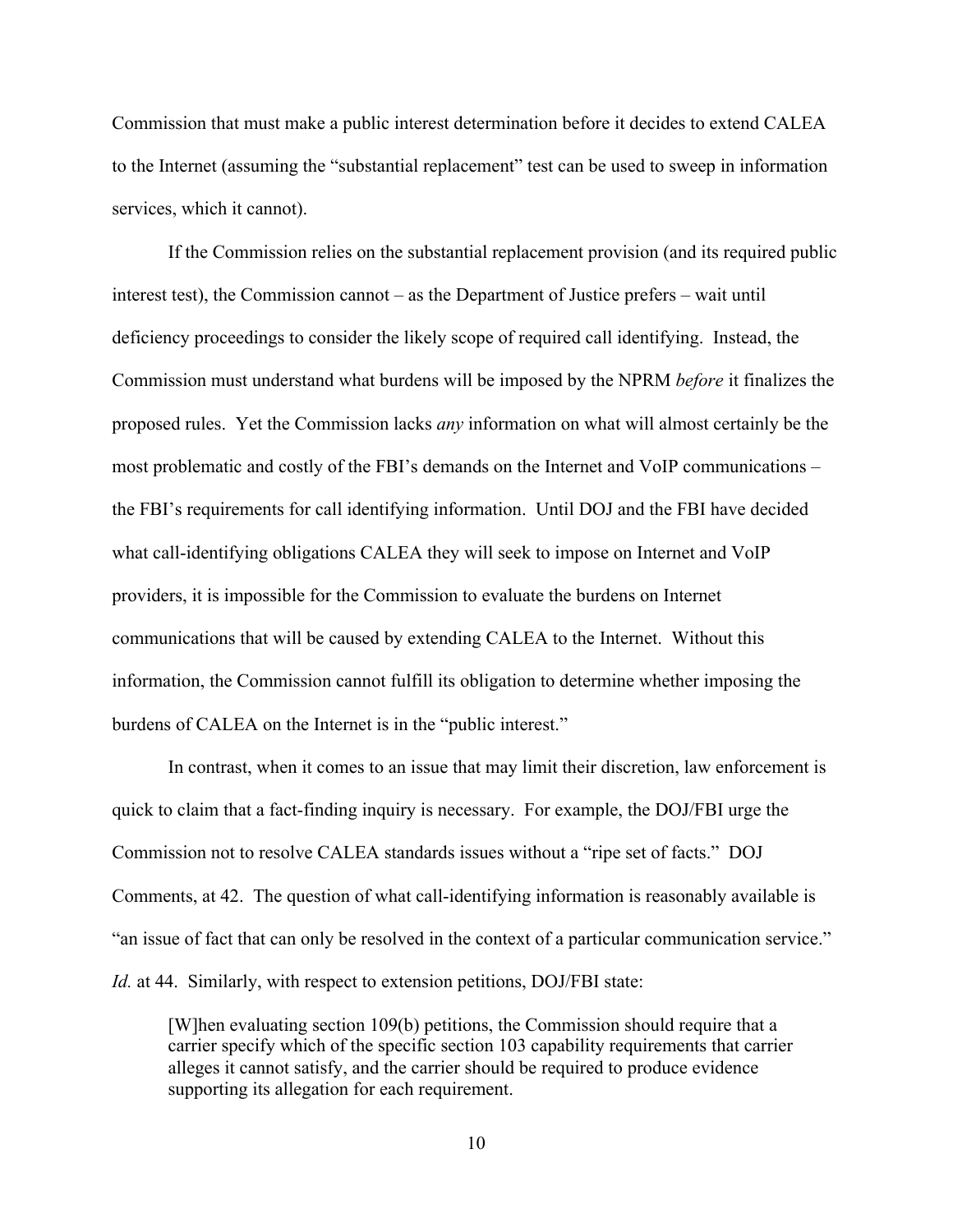This insistence on specificity and fact-finding should not be limited. The position of the DOJ/FBI with regard to Section 109(b) petitions should also apply to the fundamental questions at issue in the NPRM. Thus, the Commission should require DOJ/FBI to specify which elements of call-identifying information a specific service cannot satisfy and should be required to produce evidence supporting its allegation for each punch list item.

The lack of basic information discussed in this section and in Section  $I - at$  this late stage of the proceeding and after three prior rounds of comments – should make clear that the Commission lacks the factual foundation on which to evaluate a proposal to extend CALEA. Although the NPRM requested a sweeping range of factual input, law enforcement has failed to come forward with the requested information (if in fact such information exists). In light of the broad failure of the rulemaking process to garner relevant facts, the Commission should put its NPRM on hold and should instead issue a Notice of Inquiry focused solely on building a factual record of any problems that need to be solved and the specific requirements the FBI seeks to impose on Internet providers.

The DOJ/FBI have compounded the problem by stating in their comments that callidentifying information will be interpreted differently for different covered entities. DOJ Comments, at 7. On the one hand, this is obvious, given the diversity of services that the NPRM would cover. But by raising the likelihood of differing interpretations of call-identifying information without resolving it, the DOJ/FBI is asking the Commission to delegate to them to decide, in private negotiations with innovators, what call-identifying information is for specific applications. This puts DOJ/FBI into the design process in a way that Congress never intended, as we explain further in the next section.

11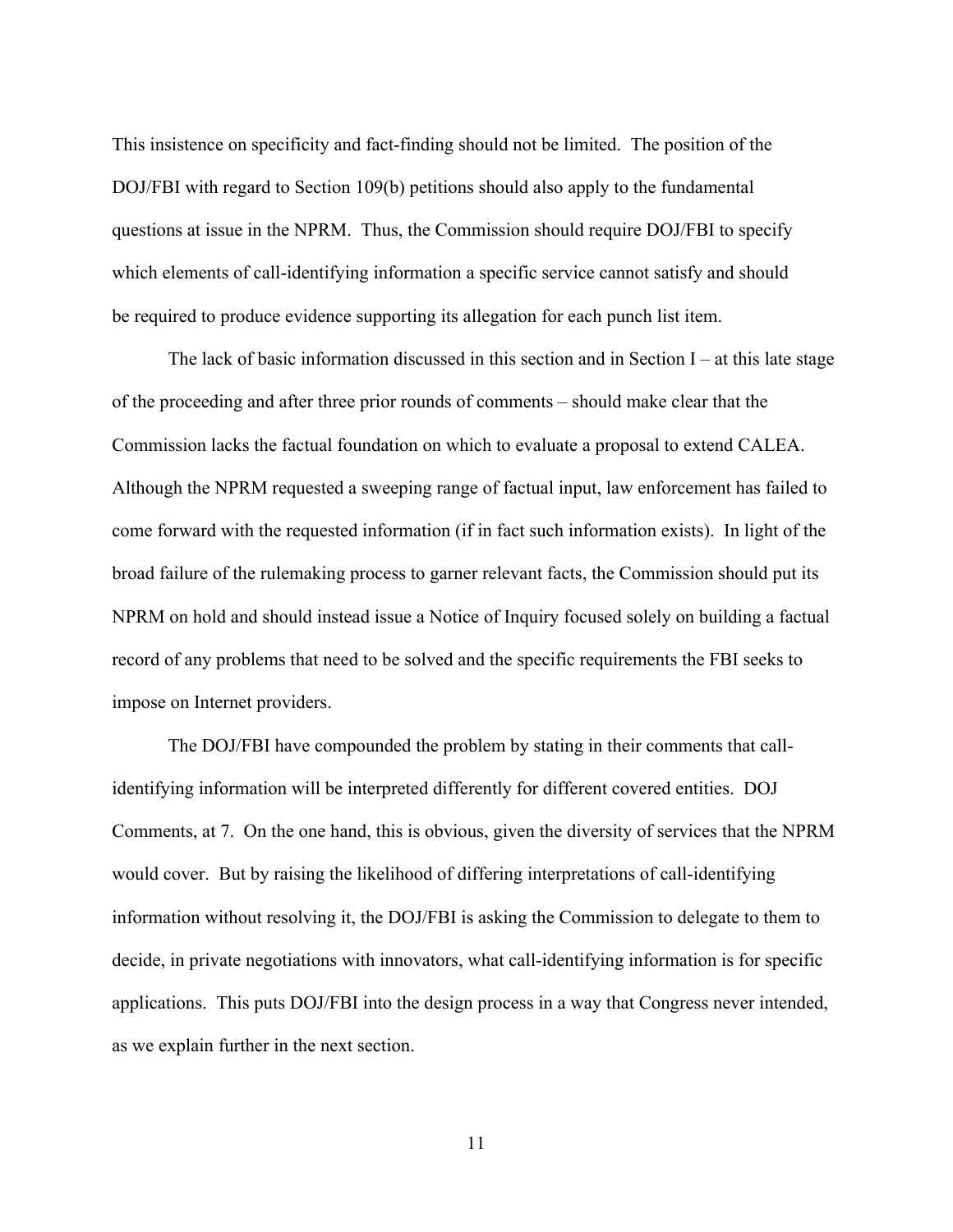# III. DOJ/FBI MAKES IT CLEAR THAT, IF THE COMMISSION RULES IN THEIR FAVOR ON THE QUESTION OF COVERAGE, THEY WILL EXERCISE DESIGN CONTROL AT THE PRODUCT OR SERVICE CONCEPT STAGE AND EXTEND CALEA BROADLY, REGARDLESS OF THE COMMISSION'S EFFORTS TO LIMIT THE SCOPE OF ITS RULING

In the NPRM, the Commission suggests a number of limitations on the reach of its rulemaking. Law enforcement, however, makes clear that they do not accept any of these limitations. In light of law enforcement's unbounded view of the reach of CALEA, and their stated intent to use the deficiency process to enforce their CALEA demands, the harmful impact of extending CALEA to the Internet will be far reaching.

The DOJ/FBI are obviously trying to maintain maximum flexibility, but in asking for a declaration of coverage with no declaration of obligation, the DOJ/FBI are essentially seeking a delegation of rulemaking authority that can only be exercised by the Commission. The DOJ/FBI want to decide, outside of the rulemaking process, what products or services are covered, what is call-identifying information, and who bears what obligation. In essence, they want the direct control that they sought with their first digital telephony proposal over a decade ago, which Congress refused to grant them.<sup>14</sup>

### A. In Their Comments, Law Enforcement Makes Clear Their View that the Reach of CALEA is Far Broader Than That Suggested in the NPRM.

In numerous places, either expressly or implicitly, law enforcement rejects the Commission's efforts to narrow the harmful impact of extending CALEA to the Internet.

For example, the New York Attorney General flatly rejects the NPRM's proposed distinction between "managed" and "non-managed" VoIP. *See* New York AG Comments, at 9- 10. The U.S. Department of Justice ("DOJ") does not expressly reject the managed/non-

 <sup>14</sup> *See* Industry & Public Interest Joint Comments, at 16-22.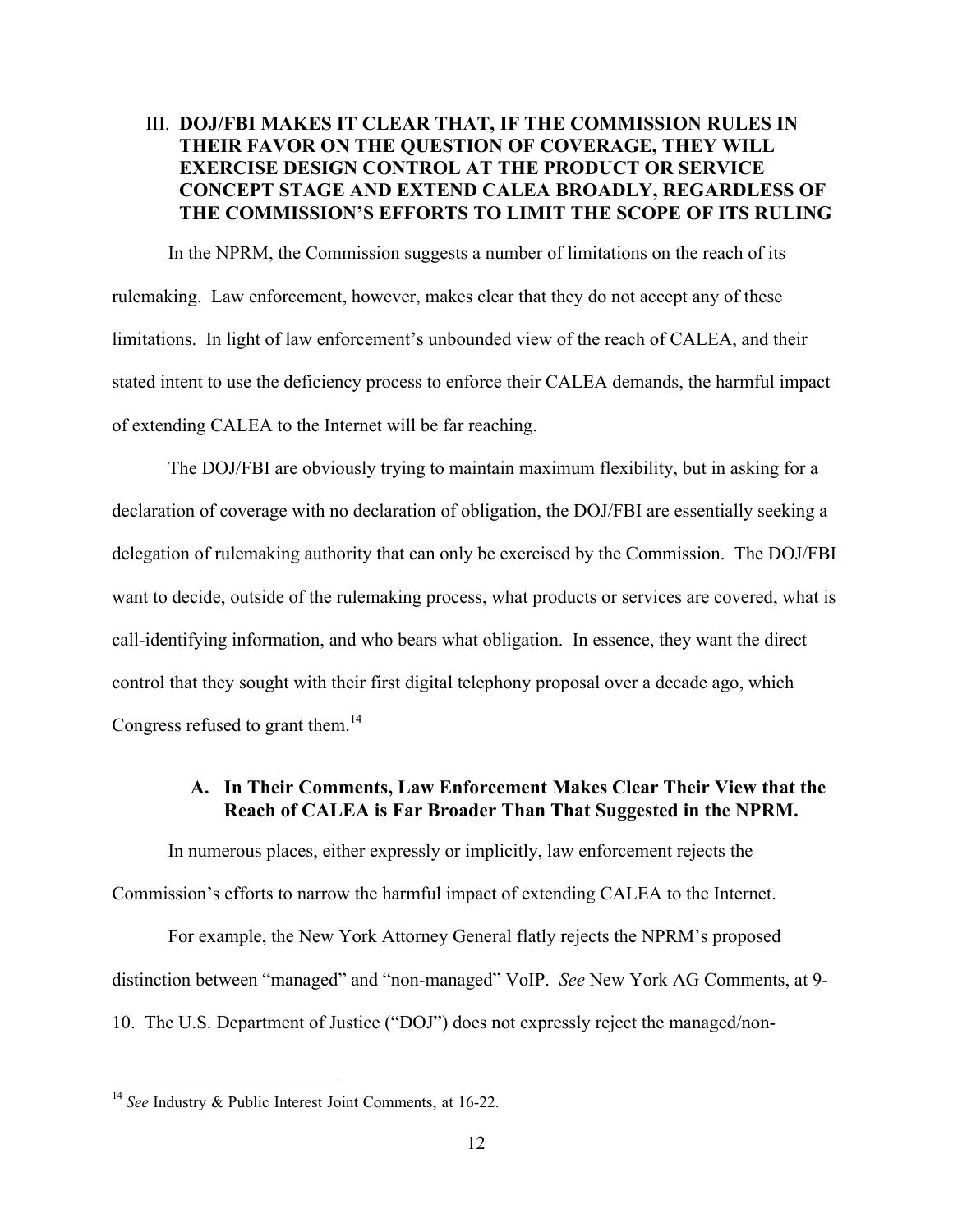managed distinction, but will only agree that CALEA should not be extended to cover "nonmanaged" services "at this time." DOJ Comments, at 34. Moreover, DOJ's definition of "managed" is so broad as to sweep in most VoIP services. *See id.* at 32-33 (involvement in any on-going flow of information among Internet users should be considered "management"). DOJ does make express its view that "management and mediation may be present even in a service that does not interconnect with the PSTN." *Id.* at 33. Similarly, DOJ broadly defines "switching" to include "*anything* that can be characterized as switching," including apparently "non-managed" VoIP providers. *Id.* at 9 & n.39.

DOJ rejects other distinctions and limitations in the NPRM, including for example the focus on facilities-based broadband access provider. DOJ argues that resellers of broadband service (including, presumably, retail level resellers) should also be deemed to be covered by CALEA. *See* DOJ Comments at 35-36. Under the DOJ approach, it would appear that even a lone independent coffee shop or "Internet café" must become CALEA compliant if it sells access to the Internet to its customers.<sup>15</sup> This clearly is far from the intent or the statutory language of CALEA.

### B. CALEA as Understood by the Department of Justice Would Effectively Require Pre-Deployment Review and Approval of New Technology By DOJ and the Commission.

Although the NPRM nominally rejected DOJ's proposed "prior approval" requirement, DOJ's comments make clear its intent to enforce such a regime in any event. DOJ's intent could not be clearer – it will seek to penalize service providers that do not submit their applications to pre-deployment review. This will be especially powerful since the DOJ/FBI make it clear that

<sup>&</sup>lt;sup>15</sup> Furthermore, the DOJ approach to the NPRM raises the possibility that CALEA could be applied to consumers who allow the public to use their wireless access points (even if they do not "resell" the service for profit). It would not be in the public interest to interpret the Substantial Replacement Clause to include wireless access points.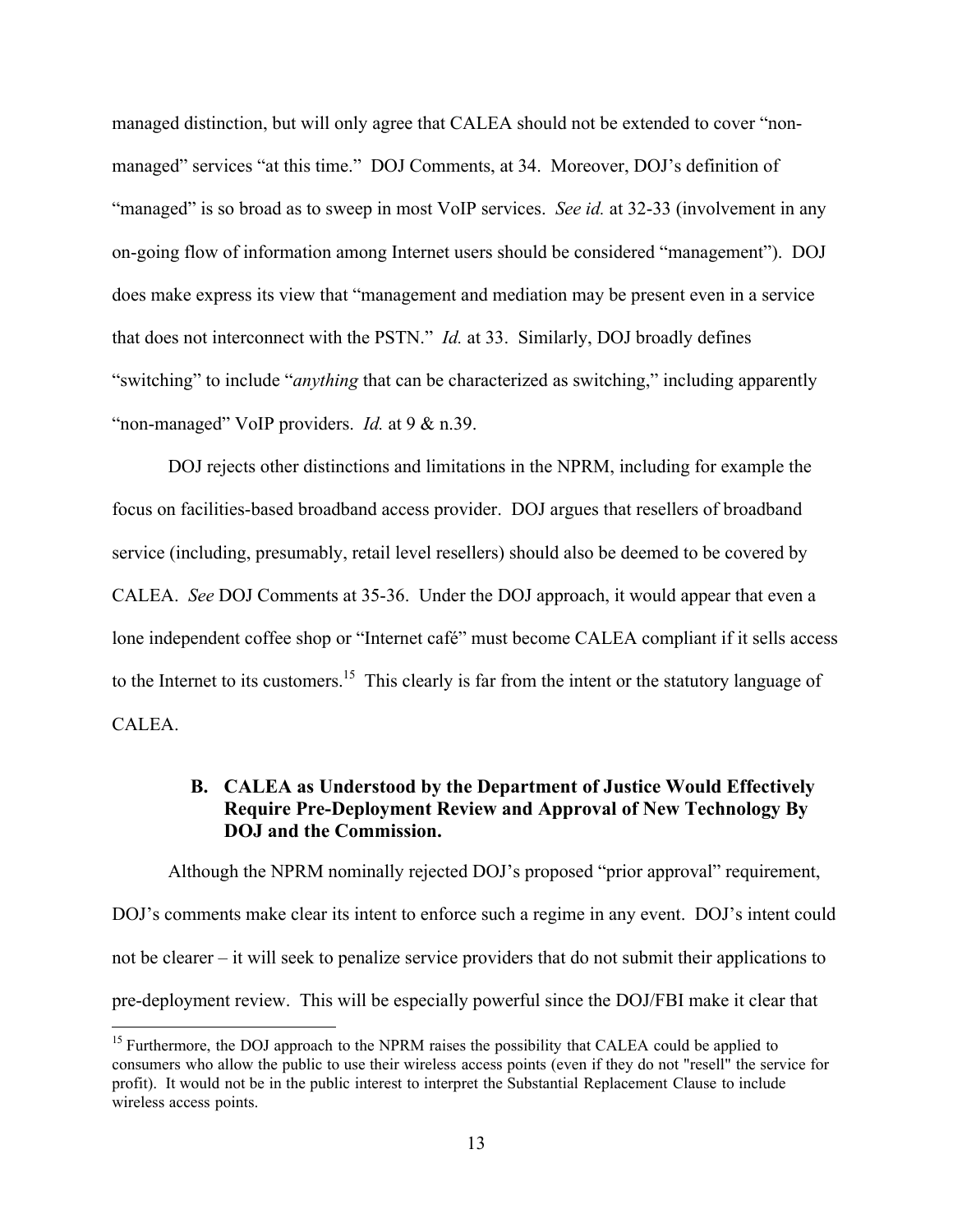they will read as broadly inclusive the managed/non-managed test that the Commission has proposed in an effort to limit the scope of its ruling. In its comments, DOJ made the following points:

- The mere availability of service, in DOJ's view, is enough to require CALEA compliance, even if no customers have ever utilized the service. *See* DOJ Comments, at 14.
- According to DOJ, "CALEA's purpose [is] to ensure solutions are built in predeployment." *Id.* at 21.
- DOJ warns that "[s]ervice providers would be well advised to seek guidance early, preferably well before deployment of a service, if they believe that their service is not covered by CALEA." *Id.* at 36.
- Indeed, according to DOJ, even "planned" services must be made to be CALEA compliant. *See id.* at 37.
- In DOJ's view, any service provider must submit their proposed new application to FCC and FBI review "well before deployment of the service in question" and "DOJ would certainly consider a service provider's failure to request such guidance in any enforcement action." *Id.* at 38.
- Fundamentally, DOJ insists that CALEA compliance must be a guiding factor in new technology when it is "first designed." *Id.* at 45. According to DOJ, "any definition of 'reasonably available' should be based on the technical solutions a carrier and vendor can achieve when they first design the network, not on the unfortunate realities that prevail after a non-compliant network has already been constructed." *Id.16*

Although the NPRM asserts that it is not creating a system of prior approval for all new

technology, DOJ's comments make clear that this would be the precise effect of the extension of

CALEA to the Internet, regardless of what the Commission says. The Department of Justice has

made clear that it will attempt to penalize any service provider that does not, in the first instance,

design new technology to achieve CALEA compliance. And, given the nature of the CALEA

<sup>&</sup>lt;sup>16</sup> In a similar vein, the DOJ/FBI state that, in addition to broadband access and managed or mediated VoIP, "[o]ther functions may ultimately be found to replace substantial portions of local telephone exchange service," suspending the sword of Damocles over the heads of innovators. DOJ Comments, at 15-16.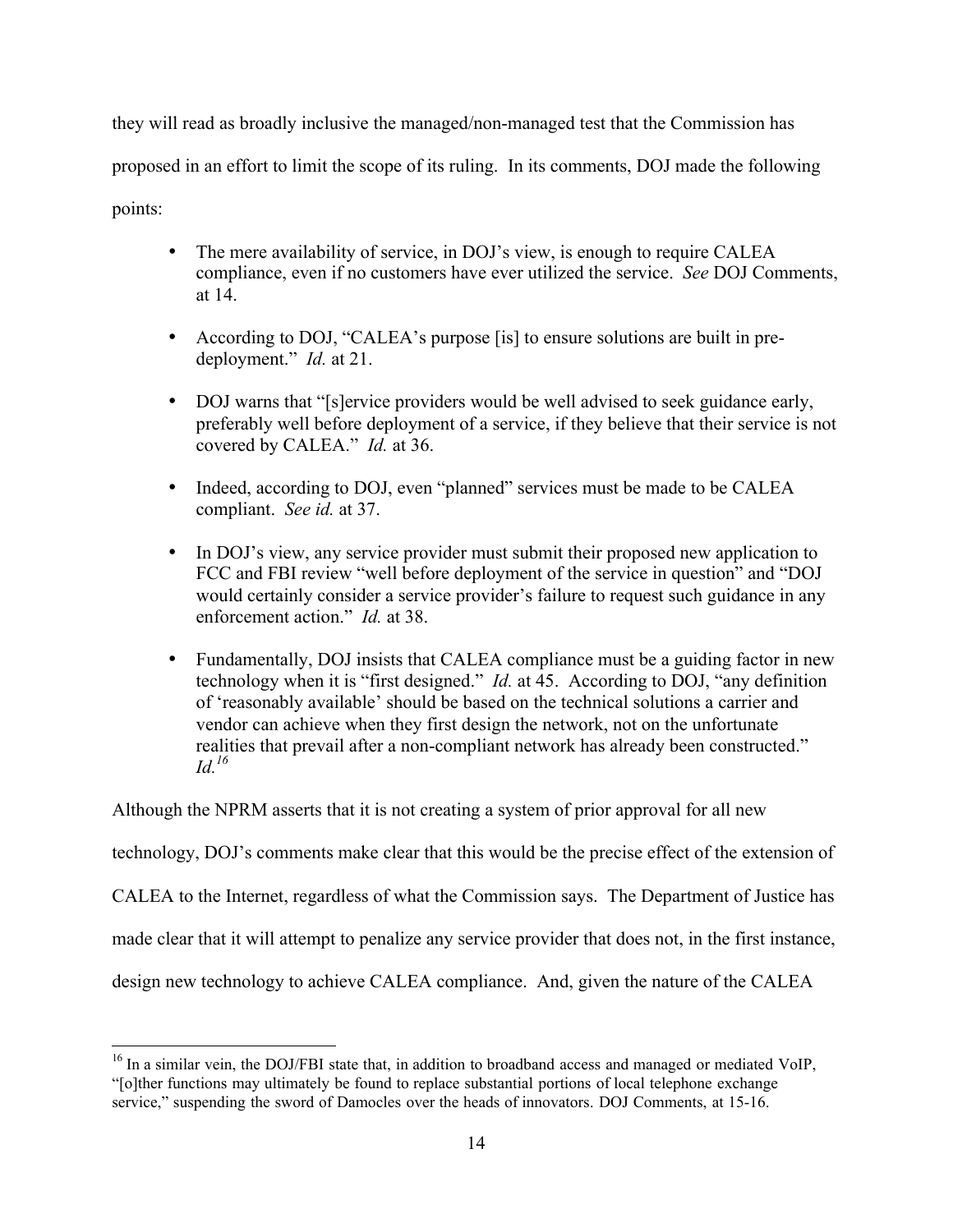process that the Commission is imposing on the Internet, the Commission will not be able to control the demands and actions of the Department of Justice in the standards development process. Without better guidance concerning the standards to be met, it is difficult to imagine how innovative service providers will be able to work through this process and bring new products to market in a timely fashion. Thus, if the Commission permits a system of prior approval – whether *de jure* or *de facto* – the harmful impact of the NPRM on technology innovation will be far reaching.

# IV. THE UNBOUNDED, DISCRETION-BASED VIEW OF DOJ/FBI AS TO HOW THEY WILL APPLY CALEA WILL HEIGHTEN THE HARM TO INNOVATION AND THE INCENTIVE OF INNOVATORS TO MOVE OUTSIDE OF THE UNITED STATES

The NPRM if implemented will effectively create the system of prior review demanded by the FBI in its initial petition seeking to extend CALEA. Such a system – whether by regulatory fiat or practical reality – will have a devastating impact on the United States' ability to innovate on the Internet.

By empowering the FBI to bring deficiency proceedings against any Internet service or application provider that the FBI deems to be covered by CALEA, the NPRM will in effect undo some of the critical decisions of the Commission over the years that have facilitated the rise of the Internet as a mass communications medium. For example, in the crucial *Carterfone* decision,<sup>17</sup> the Commission took action to eliminate the bottleneck power that the incumbent telephone company had over the introduction of new technology into the phone network. This and other related decisions directly led to innovative uses of the phone system, including the

<sup>&</sup>lt;sup>17</sup> In the Matter of Use of the Carterfone Device in Message Toll Telephone Service, 13 FCC 2d 420 (1968). The significance of Carterfone and the Computer Inquiry proceedings is explored in Jason Oxman, Federal Communications Commission, Office of Plans and Policy, "The FCC and the Unregulation of the Internet," OPP Working Paper No. 31, July 1999, at http://www.fcc.gov/Bureaus/OPP/working\_papers/oppwp31.pdf.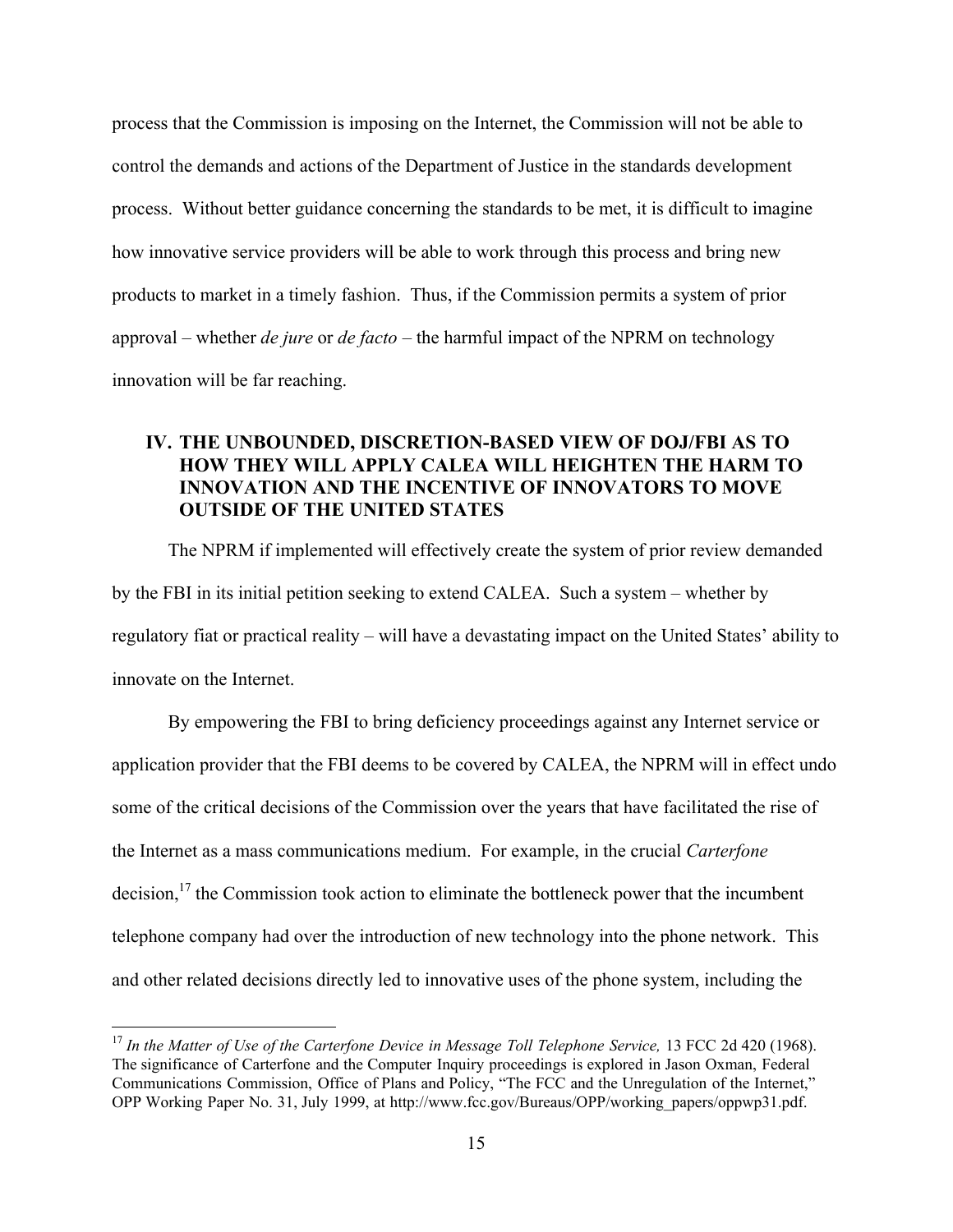broad use of the modem. Without this ability to introduce new technology into the network – free from review and control by the telephone company – online services such as CompuServe and Prodigy would not have occurred when they did, and the development and broad popularization of the Internet also would not have occurred as it did. The key point of *Carterfone* is that it eliminated an innovation bottleneck. The NPRM, however, effectively recreates the type of bottleneck that hindered innovation in the PSTN, with the FBI and FCC in the position previously occupied by the phone company.

The extension of CALEA to the Internet and to Internet applications harms innovation, and the U.S. industry's ability to compete in the global market, in a number of ways:

 CALEA will be a costly barrier to innovation. The harm to innovation that will flow from the NPRM will come, first and foremost, in the form of erecting a major and expensive hurdle that all new U.S.-created communications technologies on the Internet will have to cross. Any innovator who wants to avoid being the target of an FBI deficiency petition will – prior to any implementation of a new idea – need to retain lawyers and lobbyists to spend months (or longer) working through the FBI/FCC technology review process. Many innovators simply will not be able to afford to bring new ideas to market (at least, not in the United States).

 Small and individual innovators will be particularly hindered by a CALEA requirement. A great deal of innovation in Internet technology over the past fifteen years has been led by individuals or small groups of innovators. Although large American businesses have played an important part in the development of Internet technology, single or small innovators have been crucial. Among the innovations led by small innovators are:

• the World Wide Web was originally conceived and created by one scientist, Tim Berners-Lee;

16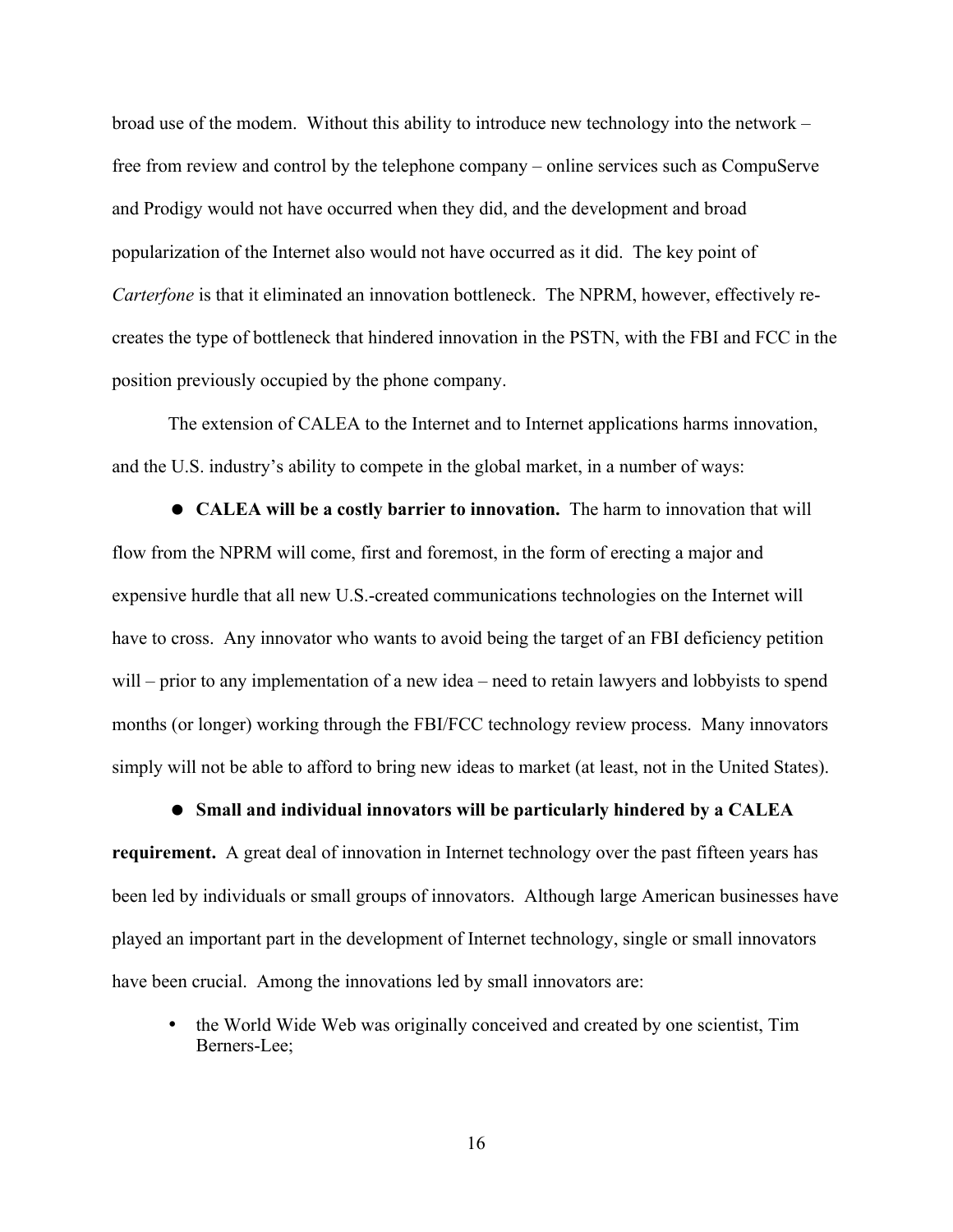- the innovation of web-based e-mail was popularized by startup companies like Hotmail.com (acquired by Microsoft in 1997);
- the innovation in instant messaging involved small startup companies like Mirabilis, creator of ICQ (acquired by AOL in 1998);
- the widely used implementation of Secure Sockets Layer, Open SSL, that provides critical cryptographic protection to web browsing and Internet commerce, was produced by two individual Australians, Eric Young and Tim Hudson; and
- the SSH Secure Shell protocol, critical for many remote access services, was designed by an individual Finnish college student, Tatu Ylonen.

Innovation by individual or small innovators has been a hallmark of VoIP technology:

- individual innovators like Jeff Pulver and his Free World Dialup have made critical contributions to the development of VoIP;
- innovator Net2Phone is recognized as the first company to bridge the Internet with the public switched telephone network, and
- Skype, another emerging force in the VoIP world, was founded by individual technologists Niklas Zennström and Janus Friis.

Pulver.com's Free World Dialup ("FWD") is a prime example of the method of innovation that would be eliminated or driven overseas by the CALEA NPRM. FWD was created and released to the Internet, without any need for any specific technical design mandates or review processes. Once available on the Internet, it has become one of the VoIP success stories. It is far from clear that FWD would have developed in the United States if it had been required to undergo a review by the FCC and the FBI, with specific design requirements being imposed on its technology, all before any single subscriber could validate whether it was a good idea in the first place.

 Collaborative design efforts typical in Internet technology will be highly unlikely to exist under a CALEA mandate. Open source development efforts are another creative and effective means for new technology to be explored on the Internet, and such efforts would be largely foreclosed by the specter of FBI deficiency proceedings. Such efforts are almost by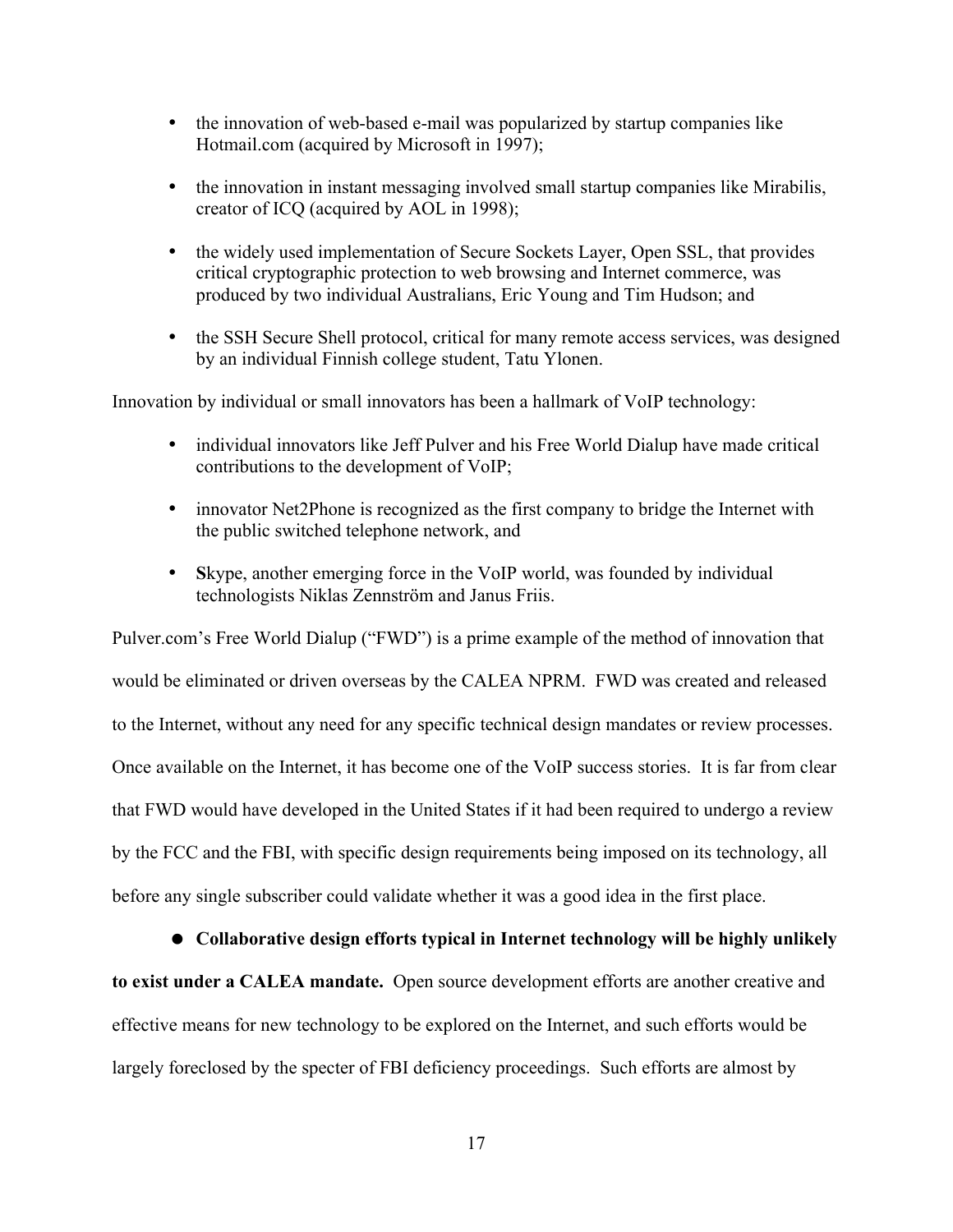definition done on a shoestring, and often without the central control that would be necessary to have the resulting product conform to the FBI's design mandates. The extension of CALEA to the Internet would be a crushing blow to the extraordinary innovation that we have seen over the past twenty years.<sup>18</sup>

 CALEA will inhibit or preclude technology and market development strategies that are very common on the Internet. Two very common, and successful, approaches to developing technology and building a market used by Internet innovators (including major companies) are to (a) release "alpha" or "beta" versions of new products or technology to small groups of users (including volunteers previously unknown to the technology developers), and (b) to release free-of-charge initial versions of new products or technology. The NPRM's interpretation of the "substantial replacement" test (which rejects a market share analysis) would make such strategies far less viable, and the FBI's approach (where mere availability of a technology requires CALEA compliance) would in many cases make such strategies impossible. CALEA would effectively prohibit (in the U.S.) the highly successful Internet technology "sandbox" in which both innovators and early adopters can collaborate with low investment and risk.

 CALEA will cause harmful delays-to-market. It is unavoidable that a CALEA compliance mandate – especially the sweeping mandate envisioned by the FBI – will slow down

<sup>&</sup>lt;sup>18</sup> There is also a risk that under the NPRM's overly broad understanding of "switching," it is possible that open source developers would be considered "providers of telecommunications support services." Many open source projects have at least some modicum of "addressing and intelligence functions for packet-based communications," and some may be used by telecommunications carriers. *See* NPRM ¶ 43 and Section 102(7) ("`telecommunications support services' means a . . . software . . . used by a telecommunications carrier for . . . switching functions"). For example, there are specific open source projects for routing software. See e.g. BIRD Internet Routing Daemon project (http://bird.network.cz/) and GNU Zebra routing software project (http://www.zebra.org/). Such an interpretation of CALEA would impose direct CALEA obligations on open source designers, the likely result of which would be to scuttle the technology development effort. This is yet another example of why CALEA – drafted to apply to the large telephone networks supplied by large equipment manufacturers – does not map well to the Internet.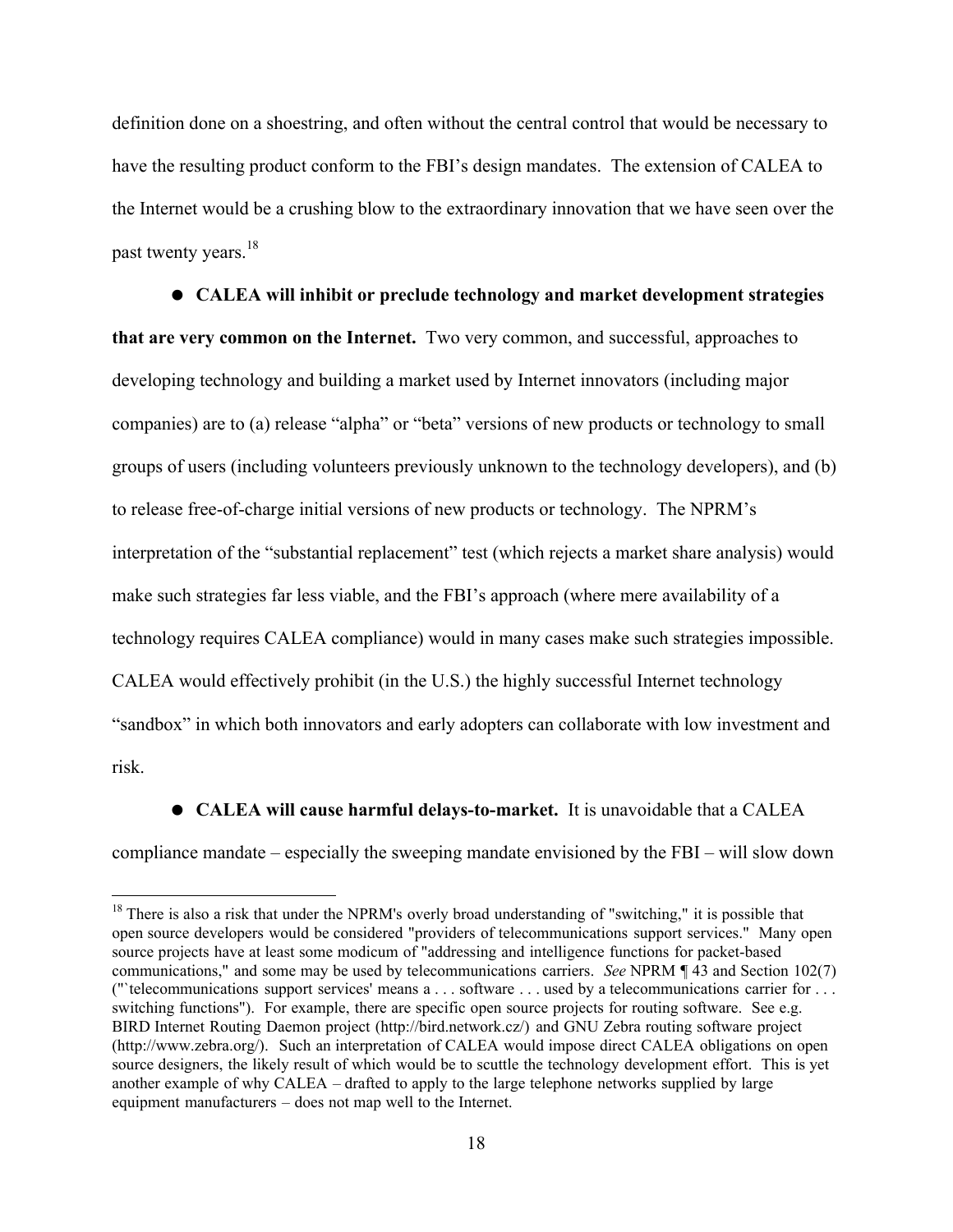the product development and thus marketing of U.S.-created technology. Such delays in bringing cutting edge products to market will hinder U.S. companies' competitiveness. The first to market has a significant competitive advantage, and U.S. Internet innovators will be less likely to have such an advantage.

# CALEA will introduce significant additional uncertainty into the technology

design process. Far from promoting "regulatory certainty" as the Department of Justice suggests, *see* DOJ Comments at 17, the extension of CALEA to the Internet and Internet applications will significantly increase the *uncertainty* that will confront any company deciding whether to invest in new technology development. Today, in the absence of CALEA, a company's engineers can estimate how much design work will be required to complete a marketable version of a proposed new product. With a CALEA mandate – especially one in which the FBI refuses to disclose in advance its "call identifying information" demands – a company would be far less able to predict the magnitude of a particular design effort.

 CALEA will force some new technologies to be far more complicated than otherwise necessary and thus may discourage design efforts. According to the FBI, to be CALEA compliant a new technology must be *initially* designed to provide to law enforcement whatever bits of information the FBI specifies, *see* DOJ Comments at 45. Inherent in DOJ/FBI's position is the expectation that *additional* data would be generated and collected beyond what otherwise would otherwise be created within the technology itself. Such additional design requirements are certain to complicate any technology development undertaking.

All of the above factors lead to the inexorable conclusion that extending CALEA to the Internet and Internet applications will directly hinder and constrain technology development in the United States. The effort to design new Internet communications technologies will be more

19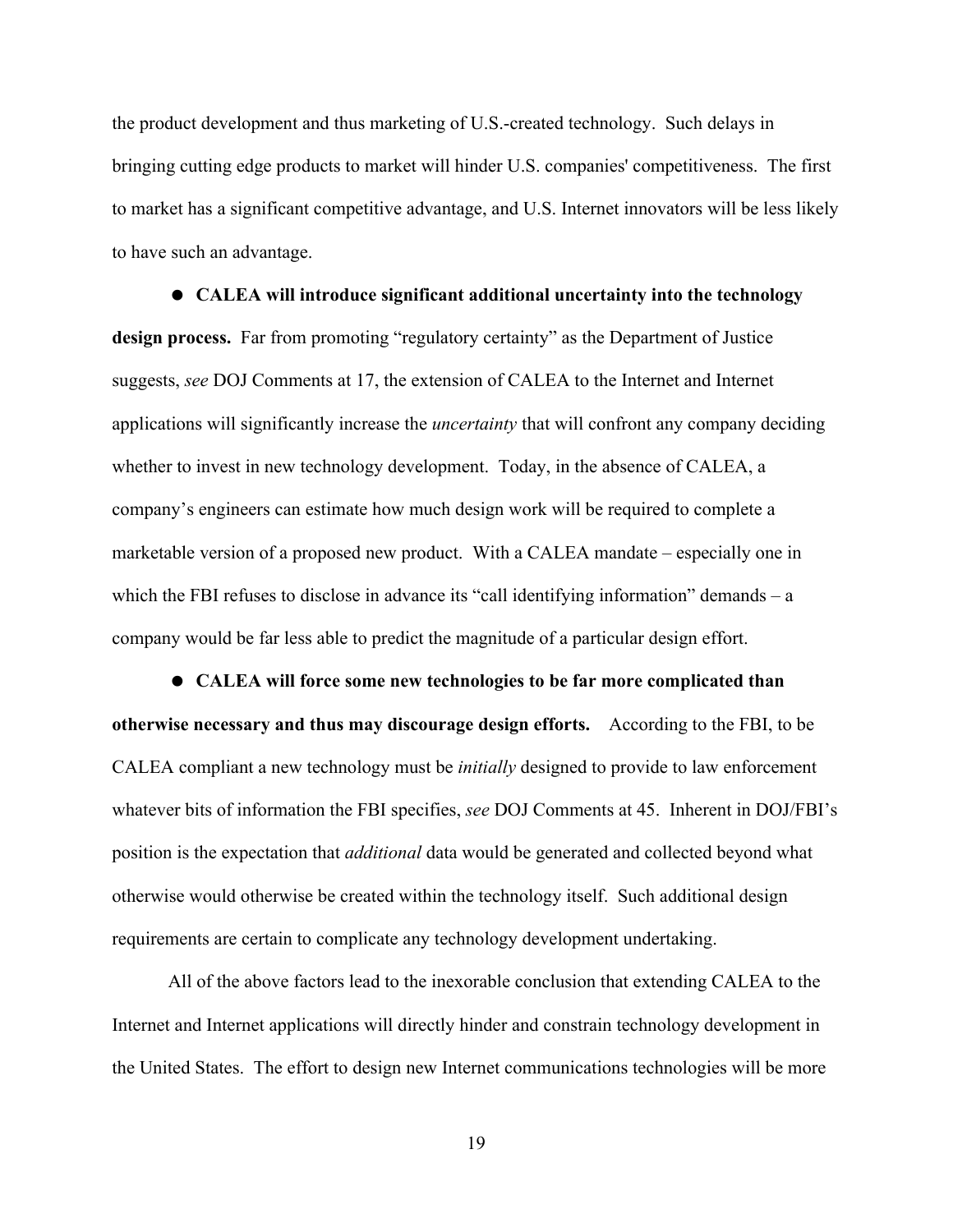complex, more costly, more time-consuming, and less predictable. CALEA was intended by Congress to be applied to the very mature and slow-to-evolve telephone industry dominated by a small number of major corporations. The Internet of today is a radically different technology development arena, and CALEA will have radically harmful effects on it.

Of course, if CALEA were extended to the Internet, innovation would be hindered, but is unlikely to stop entirely – some innovation would simply move off shore. The United States certainly does not hold a monopoly on Internet technology talent, and new ideas and technologies would simply be developed outside the reach of the FBI. If the new technology does eventually arrive on U.S. shores, it would happen long after the new technology had been initially marketed and deployed by overseas companies. This would transform the United States from an Internet technology leader to an Internet technology follower, and would give an enormous advantage to overseas companies seeking to compete for U.S. technology dollars. Until now, the United States has been a leader in the development of the standards and protocols on which new Internet technologies are based, but such dominance would decline if the most innovative technology is ultimately developed elsewhere.

### V. LAW ENFORCEMENT'S FAILURE TO DISCLOSE ITS CALEA REQUIREMENTS MAKES ANY SHORT COMPLIANCE DEADLINE GROSSLY UNFAIR.

The majority of the commenters (including, most notably, the DOJ/FBI) believe that the Commission's proposed compliance deadline of 90 days is unrealistic. The DOJ/FBI in fact proposed a deadline of one year. However, no deadline can be deemed realistic unless and until the Commission identifies and defines the standards with which companies must comply, including who is covered and what they are required to do.

20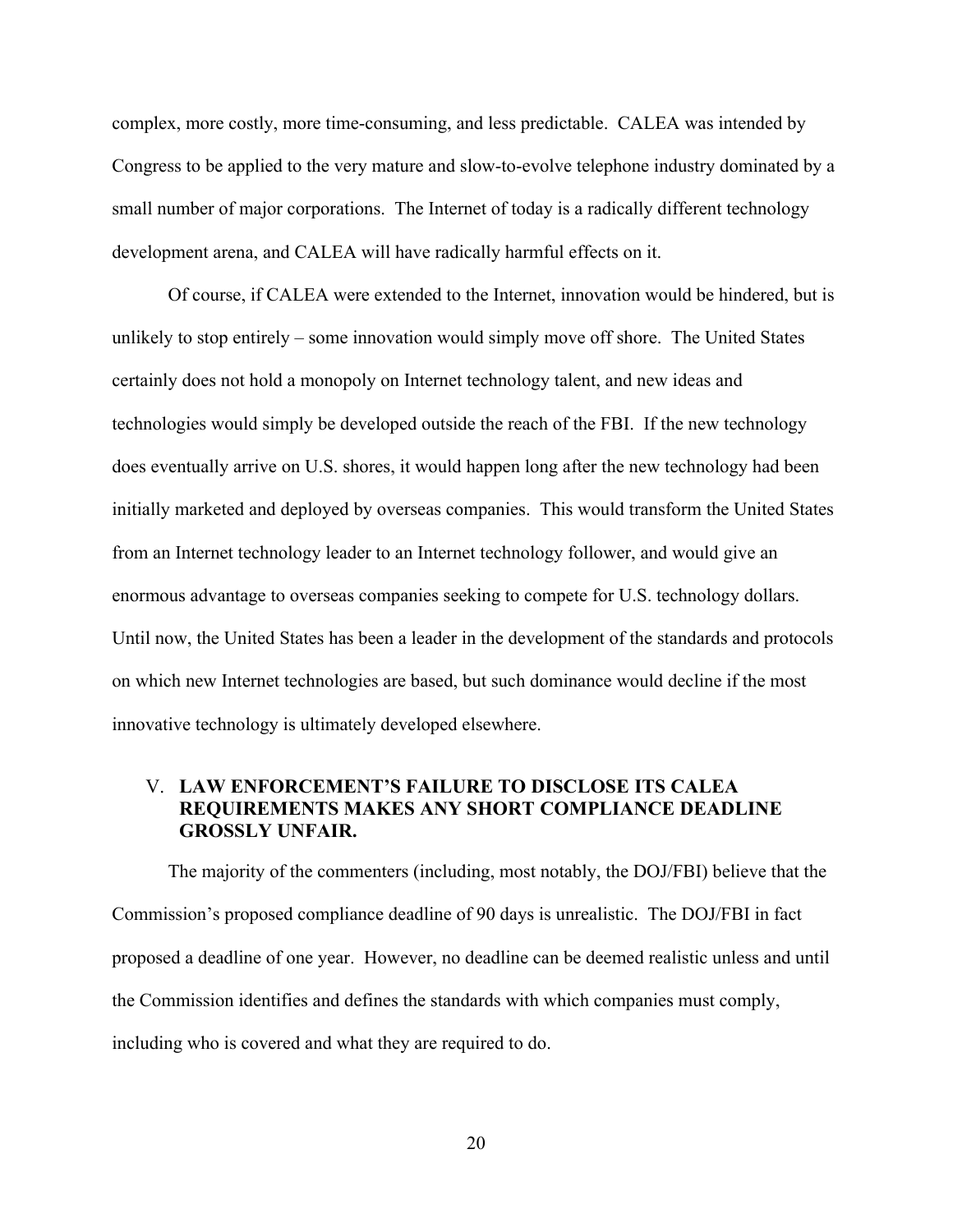As noted above in Section II, the Department of Justice has yet to disclose to the Commission what it will demand by way of call identifying information if the Commission allows the NPRM to go into effect. In fact, the FBI has not yet determined what it will demand.<sup>19</sup> Nevertheless, at the same time, DOJ asserts that carriers should be required to "immediately" comply with CALEA once the Commission extends CALEA to the Internet.

The Commission must not set a compliance deadline without knowing (at least in general terms) what actions will be required for compliance. The Commission cannot start any compliance clock ticking until after the FBI has disclosed its demands. And because the industry does not know what the FBI may ultimately require (in particular the call identifying information that the FBI will seek under CALEA), the undersigned cannot effectively comment on the appropriate amount of time needed to comply. Again, as suggested above, this rulemaking proceeding is simply not sufficiently developed for anyone – either commenters or the Commission – to make a rational decision about how much time is needed for compliance.

### VI. SECTION 229 OF THE COMMUNICATIONS ACT DOES NOT EMPOWER THE COMMISSION TO IGNORE THE ENFORCEMENT MECHANISM SET UP BY CONGRESS IN CALEA.

Contrary to the Department of Justice's assertion, Congress did *not* create two "parallel" enforcement schemes with which the Commission can implement CALEA. *See* DOJ Comments, at 72. Instead, the CALEA statute created a single scheme – in Section 108 of the statute – to be used in cases where telecommunications carriers are alleged to not comply with the substantive mandates of the CALEA statute. In addition, Congress directed that the Commission integrate a few particular aspects of CALEA compliance (specifically some rules applicable to common carriers) into its larger responsibilities under the Communications Act. *See* 47 U.S.C. § 229.

<sup>&</sup>lt;sup>19</sup> Testimony of Marcus Thomas, Energy & Commerce Hearing, at 55.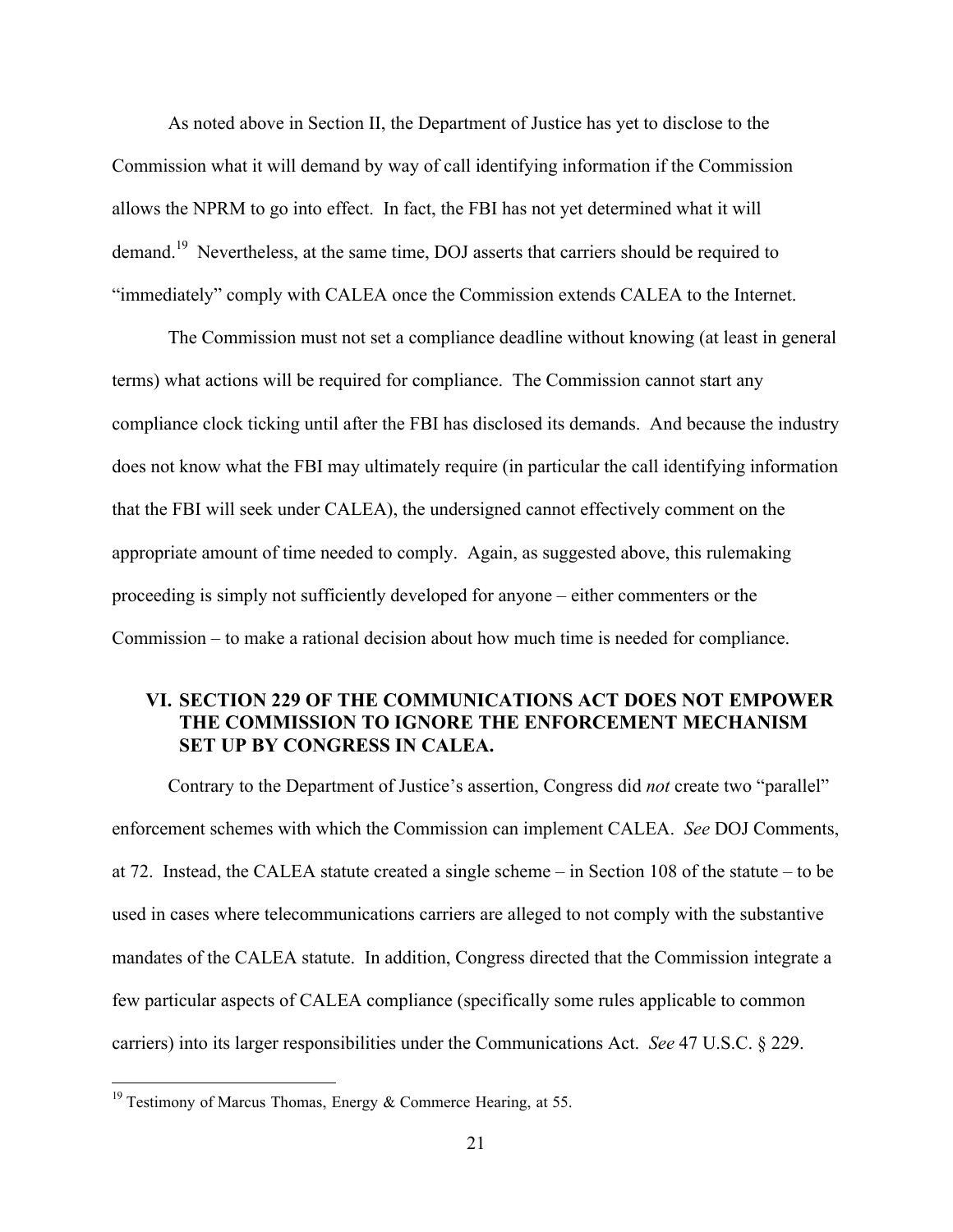The Commission is not free to ignore the enforcement scheme created by Congress, and instead craft a new scheme of its own design. The Congressionally-designed enforcement scheme includes substantive protections that the Commission cannot replicate. In particular, Congress stated in Section 108 that no enforcement order could be issued unless a court found that "alternative technologies or capabilities or the facilities of another carrier are not reasonably available to law enforcement for implementing the interception of communications or access to call-identifying information." This imposes a high burden of proof on the government – it must rebut any showing that the interception can be carried out elsewhere. The DOJ/FBI did not include section 108(c) when they urged the Commission to adopt regulations by copying sections of the statute. DOJ Comments, at 75. They did so apparently on the ground that the section 108(c) determination was the kind that could be made only by a court. Yet surely, Congress would not have created two enforcement schemes, one with a very high burden of proof on the government and one without such a limitation. The enforcement schemes that the DOJ/FBI claims are parallel are not at all parallel if they could produce different outcomes. Yet that is what would happen under the DOJ/FBI proposal.

Furthermore, Section 229 is not parallel with Section 108 because Section 229 only applies to common carriers, while Section 108 applies to all telecommunications carriers, even those brought within the definition by the substantial replacement test.<sup>20</sup>

<sup>&</sup>lt;sup>20</sup> Section 229(c) provides (with emphasis added): "The Commission shall conduct such investigations as may be necessary to insure compliance *by common carriers* with the requirements of the regulations prescribed under this section."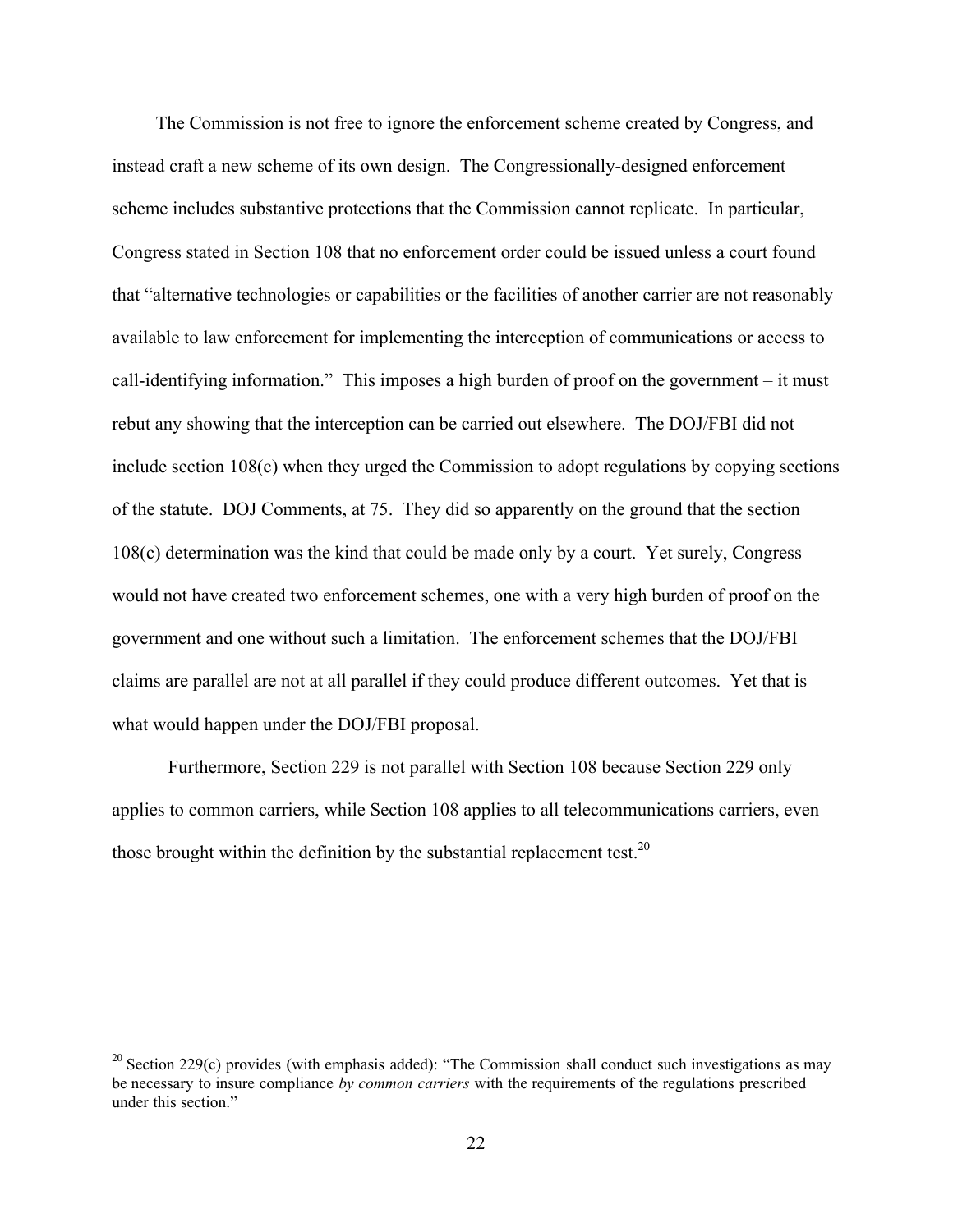### VII. THE DEFINITIONS OF CALEA CANNOT BE STRETCHED TO INCLUDE BROADBAND INTERNET ACCESS OR VOIP SERVICES

### A. DOJ/FBI's Interpretation of "Switching" Is Incorrect, For It Would Sweep in Entities They Admit Are Not Covered by CALEA.

DOJ/FBI support their position with an elaborate analysis of CALEA's definition of "telecommunications carrier." Much of the DOJ/FBI analysis is irrelevant. For example, while it is true that that the Communications Act limits the definition of telecommunications to "transmission, between or among points specified by the user, of information of the user's choosing, without change in the form or the content of the information as sent and received," the fact is that telecommunications does change the form of the information, from analogue to digital and back again and changes its content, such as by changing the speed dialed number into the full telephone number needed for call routing. In fact, many information services, such as email, do not change the form or content of the information and send it only to points specified by the user. Much of the DOJ/FBI analysis is also irrelevant in light of CALEA's express statement that information services provided by telecommunications carriers are not covered by CALEA (and VoIP remains an information service).

However, one aspect of the DOJ/FBI analysis deserves comment: their reliance on the term "switching" in CALEA's definition of "telecommunications carrier." The DOJ/FBI analysis proves too much: Under the DOJ/FBI interpretation of "switching" in CALEA, even narrowband ISPs, as well as Internet backbone operators, would be covered by CALEA, $^{21}$  which they clearly are not. Regardless of the contrast between CALEA and the Communications Act, it

 <sup>21</sup> The NPRM indicated that switching includes the use of "routers, softswitches, and other equipment that may provide addressing and intelligence functions for packet-based communications to manage and direct the communications along to their intended destinations." ¶ 43. This would sweep in every part of the Internet, which is clearly wrong.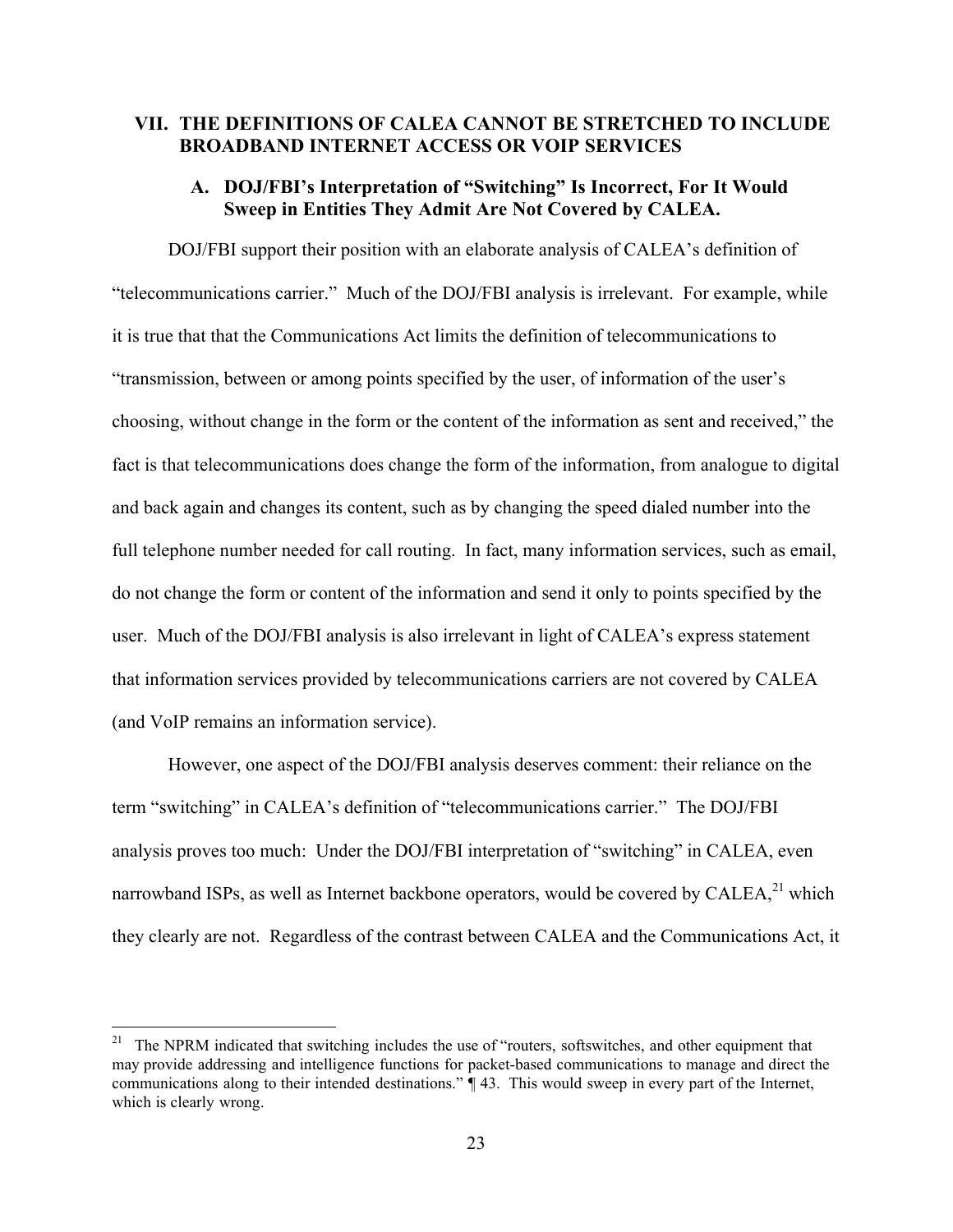would violate all canons of statutory construction to give to the word "switching" in one statute (CALEA) a meaning that includes some Internet access providers and does not include others.

There is a simpler interpretation of the word "switching" in the CALEA definition: Congress was concerned in 1994 that the switching function performed by traditional telephone companies might be separated from the transmission function. The FBI and industry advised Congress that the CALEA solution would occur in the central office switches. With unbundling being debated as a regulatory mandate – the reforms of the 1996 Act were being developed at the same time that CALEA was being drafted – Congress did not want CALEA to be inapplicable to a situation in which an entity was responsible only for switching and had no transmission capacity of its own.

Faced with two interpretations of a term, the Commission is required to adopt the one that can be consistently applied. The DOJ/FBI interpretation of "switching" can be applied only to some Internet access providers, not to others. The definition of "switching" we propose – switching as performed in the PSTN – is consistently applicable.

### B. The NPRM Ignores the Word "Replacement" in the "Substantial Replacement" Test

The Commission confuses "replacement" with "alternative." Consider the following: An electrical utility provides electricity to the public. It is classified as a public utility, and its rates and quality of service are regulated. It may be required to serve all of the community or provide special low rates to some customers, and it may even be required to share its lines with newcomers. An alternative energy company begins to offer solar panels to the public, and some members of the public start installing them and buy less power from the public utility. Some solar panel users are able to discontinue their purchase of electrical power altogether. They have chosen an alternative to the regulated common carrier, but we would not say that the solar energy

24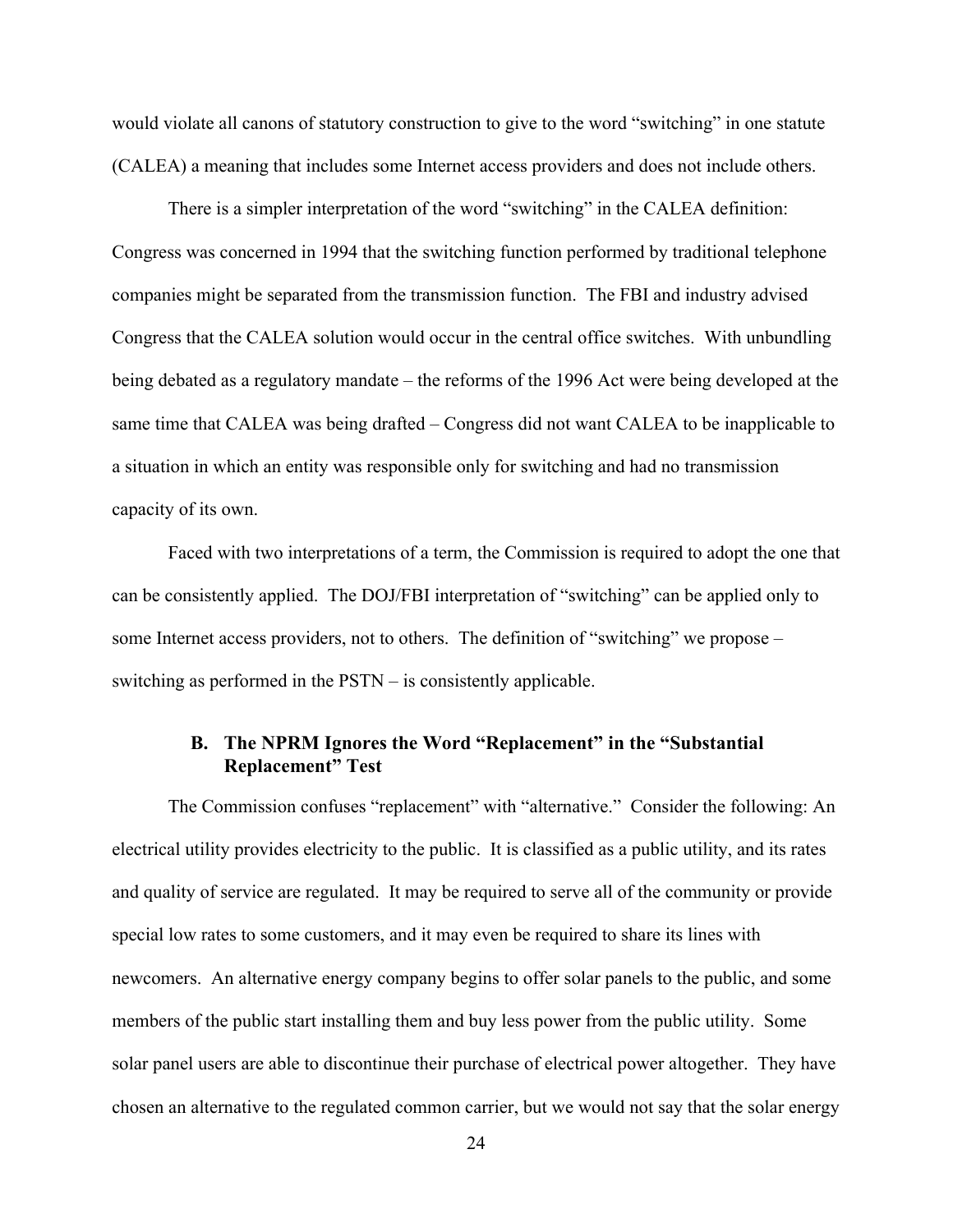panels are replacing the electric power company, and we would not treat the solar panel provider as a public utility carrier and regulate its prices or impose on it social policy obligations imposed on such utilities.

Yet this is exactly what the Commission is proposing. Congress applied CALEA to common carriers and to those who were *replacing* common carriers, not to those who provide alternative communications technologies. The PSTN is not being replaced by VoIP. In fact, the PSTN is embracing VoIP to compete with the alternatives being offered by unregulated entities like cable companies. In the substantial replacement test, Congress intended to cover entities that were taking over the PSTN, even if they were only serving part of the public and therefore were not considered common carriers. Broadband access providers are creating an alternative path to the Internet and in some cases an alternative path to the PSTN, but they are not currently a replacement for the PSTN (and whether and when these providers will become a replacement is entirely unclear). Extending CALEA to alternative technologies and alternative networks is a judgment only Congress can make.

#### **CONCLUSION**

For the foregoing reasons, based on the current record, the Commission cannot proceed to finalize the rules advanced in the NPRM. The Commission should conduct a Notice of Inquiry proceeding, identify specific problems, and then craft solutions that respond to actual problems rather than vague assertions of need.